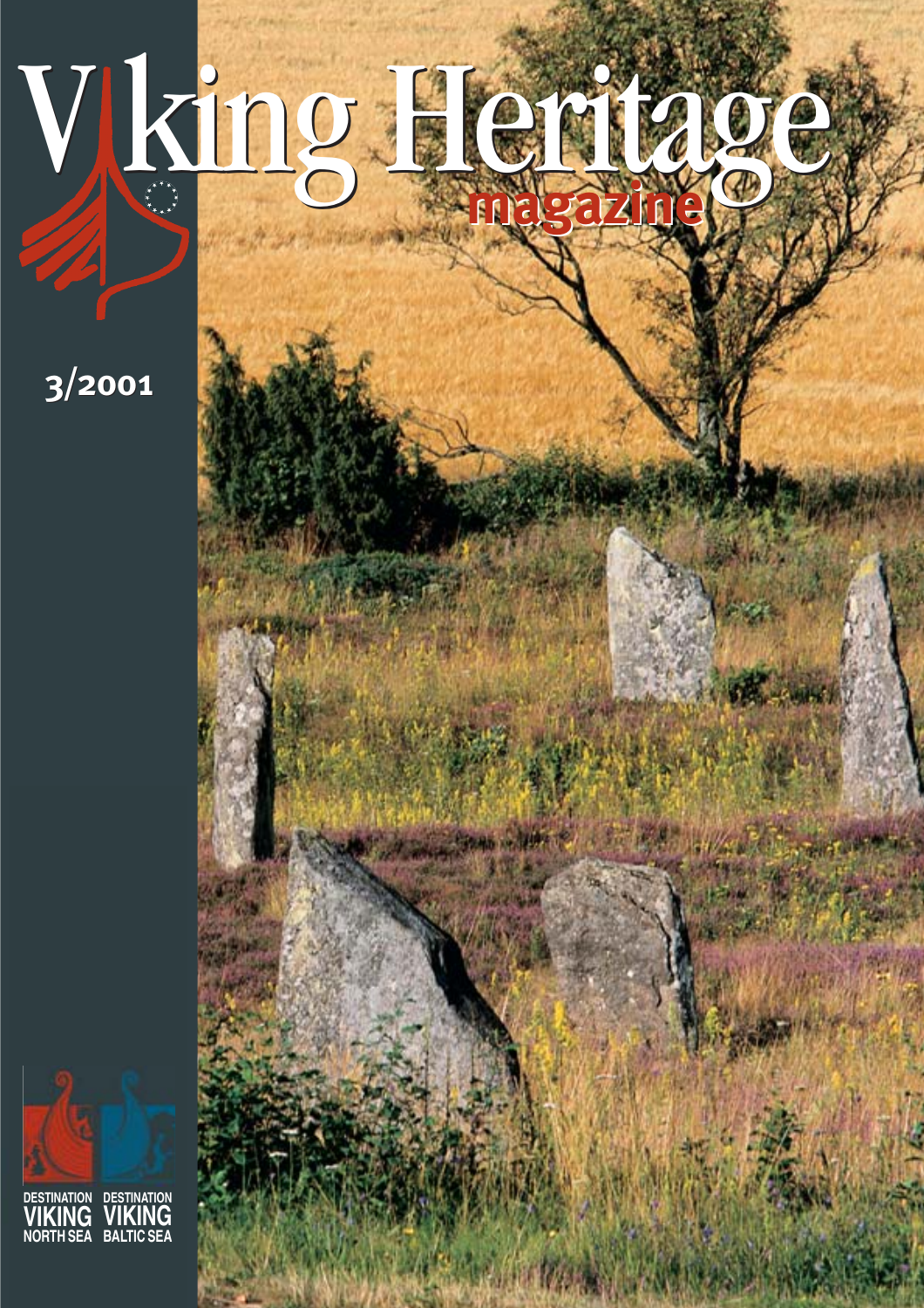### **Editorial**

Dear readers,

The summer season has just passed. I'm sure that many of you have visited the Viking events that have taken place in many different parts of the world. Also several excavations of Viking-related places have been carried out, giving us new information about this special period of our prehistory (ca 800 - 1050 AD) that evokes so much interest among so many. The intention with Viking Heritage Magazine is to keep you updated with what is happening in research and also how we deal with this period today in museums, exhibitions and other public-related contexts.

This time we are proud to be able to present two more lectures held at the Nordic Spirit Symposium, which took place in Thousand Oaks, California in February 2001, on the theme The Vikings: Eastern Traders, Merchants, Empire Builders, Royal Guards. Here you can read what the Birka excavations have brought to light about the Eastern connections.

Games and plays have probably always been a pleasure and relaxation for human beings, and certainly for the Vikings. Malin Lindquist will give you a closer look at the Gambling Vikings.

In this issue we also have a new heading called Ask us. Here we will publish questions and answers from you readers. Please don't hesitate to send us your questions as well as your debate contributions for the Viking Viewpoint page, news, suggestions, articles and ideas. Welcome to take part!

As usual you will find the magazine filled with lots of very interesting articles and news worth reading. So finally, my message to you is: Enjoy!

Marita E Ekman Editor E-mail: marita.e.ekman@hgo.se

### Words of Wisdom

*Mock not the traveller met on the road, Nor maliciously laugh at the guest: Scoff not at guests nor to the gate chase them, But relieve the lonely and wretched,* 

From Hávamál (Words of "The High One")

#### About the front page:

Li grave-field at Fjärås Bräcka, Sweden. Photo: Arne Eklund. Read more about this place on page 19.

#### IN THIS ISSUE

| Eastern connections at Birka                                          | $3 - 7$   |
|-----------------------------------------------------------------------|-----------|
| The Coin that Fueled the<br><b>Viking Age</b><br>DIRHAMS AS DOCUMENTS | $8 - 10$  |
|                                                                       |           |
| In memoriam: Thomas S. Noonan 10                                      |           |
| Gambling Vikings!                                                     | $11 - 13$ |
| The Ladby Ship Museum                                                 | $14 - 15$ |
| Life in the Viking North Atlantic<br>Research Opens Window            |           |
| on "Otherwise Lost World"                                             | $16 - 17$ |
| The Bayeux Tapestry                                                   | $18 - 19$ |
| Li grave-field at Fjärås<br>Bräcka, Sweden                            | 19        |
| <b>Destination Viking</b>                                             | 20        |
| Protecting the Viking Heritage!                                       | 21        |
| New book                                                              | 22        |
| Ask Us                                                                | 23        |
| When the summer sun Is<br>shining the love of                         |           |
| adventure is great                                                    | $24 - 25$ |
| Vikingblood in the OrkneyIslands 25                                   |           |
| "European Vikings"                                                    |           |

"European Vikings" Avaldsnes Viking Farm, Karmøy, Norway **26–27**



Heritage News **27–29, 31**



Viking Viewpoints **30**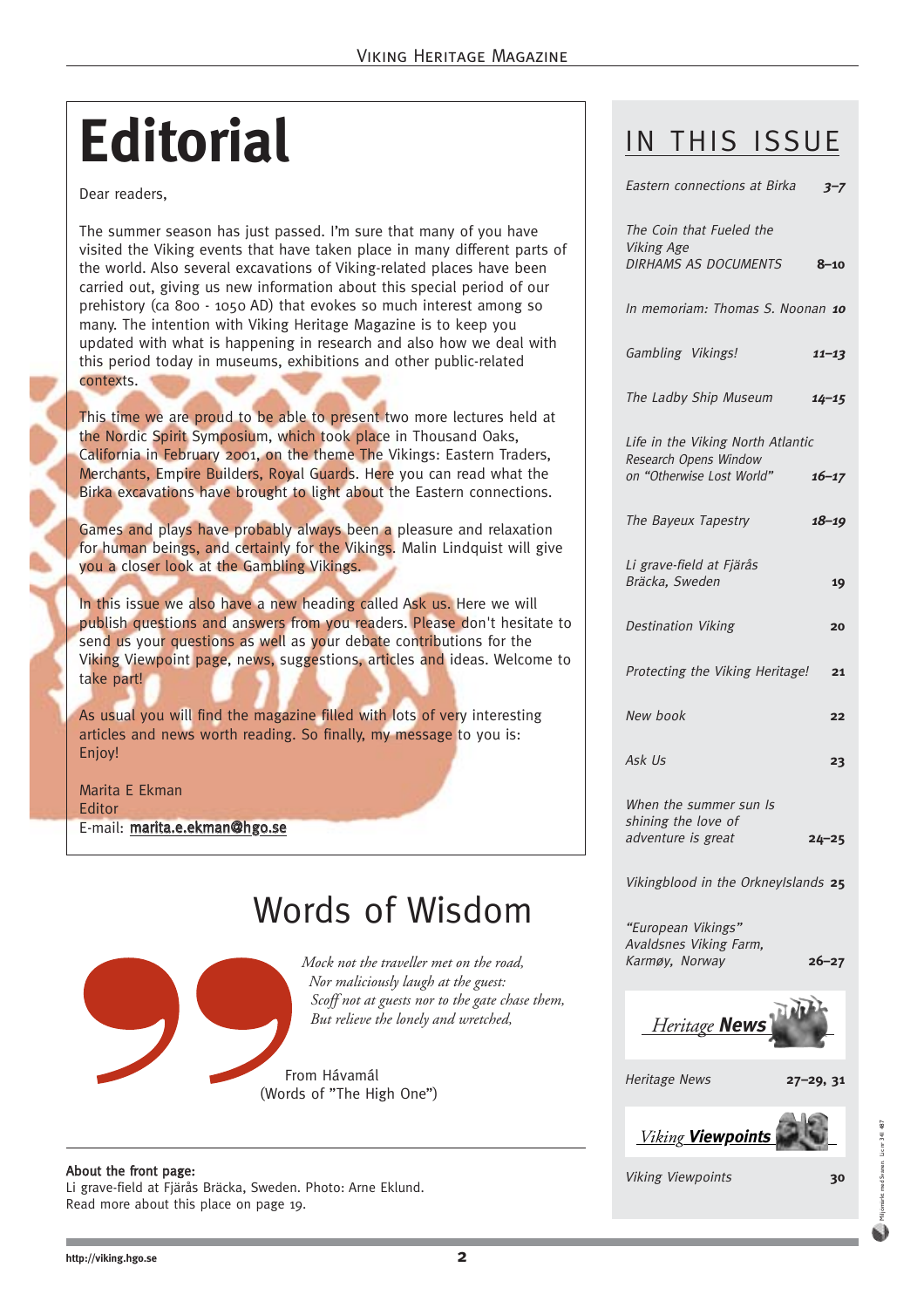This article represents a lecture given at the Nordic Spirit Symposium, *The Vikings: Eastern Traders, Merchants, Empire Builders and Royal Guards,* held at California Lutheran University in Thousand Oaks, California, Feb. 16-17, 2001. The symposium was presented in VHM 2/01, along with some of the other lectures held on the same occasion.

### **Eastern connections at Birka**

#### By Björn Ambrosiani

**In my first lecture of the 2001 Nordic Spirit Symposium Series at California Lutheran University, I focused on the situation in the Baltic area with all of its Viking age towns along with Birka in Lake Mälaren in central eastern Sweden. These were all local centers for the distribution of trade goods and crafts into their hinterlands, and for the mutual exportation and trade of local raw wares.**

#### **Walrus tusks and whalebone** were

exported from Arctic Norway and soapstone, slate whetstones and iron from southern Norway. Birka and Staraya Ladoga were the two centers of fur production; amber was exported from the area around Truso in the southeastern corner of the Baltic; Kolobrzeg was the center of salt production; and from Jutland cattle were distributed to the Continent. Many of these trade goods were consumables and archaeologically not directly visible; Viking age textiles, for example, are today nearly completely decomposed. Fragments of the containers of these goods, pottery and wooden barrels, are sometimes found, and recent chemical analyses of the crucibles and moulds from the Birka workshops have shown that these objects were made with continental clay.

Sea pirates, the Vikings, took their toll from this lively trade, but it was never more than a small part of the total picture.

Without crafts and the activity of trade, there would not have been any Vikings. Economic resources necessary to pay off these traveling mafia groups had to be rebuilt year after year.

**In this lecture,** we will look at Birka from a different perspective, focusing now on its eastern connections instead. In the early Viking Age when the bronze caster's workshop flourished, Birka's contacts were directed totally to the southwest, towards Dorestad and the Rhineland, and perhaps also to Wolin and the Oder area. Almost no objects of eastern Muslim origin, except for a few coins and glass beads, have been found from that period. One group of finds which probably came to Birka from Staraya Ladoga, and which is widely found in their respective hinterlands, is the pottery of Ladoga type. The majority of this pottery is made of Ladoga clay, but Mathias Bäck has shown that some of these pots were made with clay from the Mälar area. The close contacts between Birka and Ladoga show that both towns, founded at about the same time, figured as points of destination along the trade route from the south and



Great prince Yaroslav's silver coin with the stylized falcon. Photo G. Hildebrand, RAÄ



The falcon from Birka's Black Earth. Photo Carl O. Löfman

southwest. The origins of these early towns are linked to the control of the forest areas where valuable furs could be hunted.

The southern plot in Birka's Black Earth was excavated down to a level that dated to c. 850 A.D. It is characterized by a series of burnt houses situated one on top of the other. These buildings often consisted of a living area, 5x5 m large, with a central fireplace and an outer room on one side including a workshop or storage area. Astonishingly, in a building at the earliest level, instead of a central fireplace which was common for the Scandinavian area, we found a corner fireplace similar to those described by Dr. Nosov as typically Slavonic.

**Many objects with eastern origins** have been retrieved from these three or four generations of houses, among which were mounts and buttons typical for the Khazarian and Arabic areas. Some of the pottery sherds, however, proved to be problematic. We first suspected that they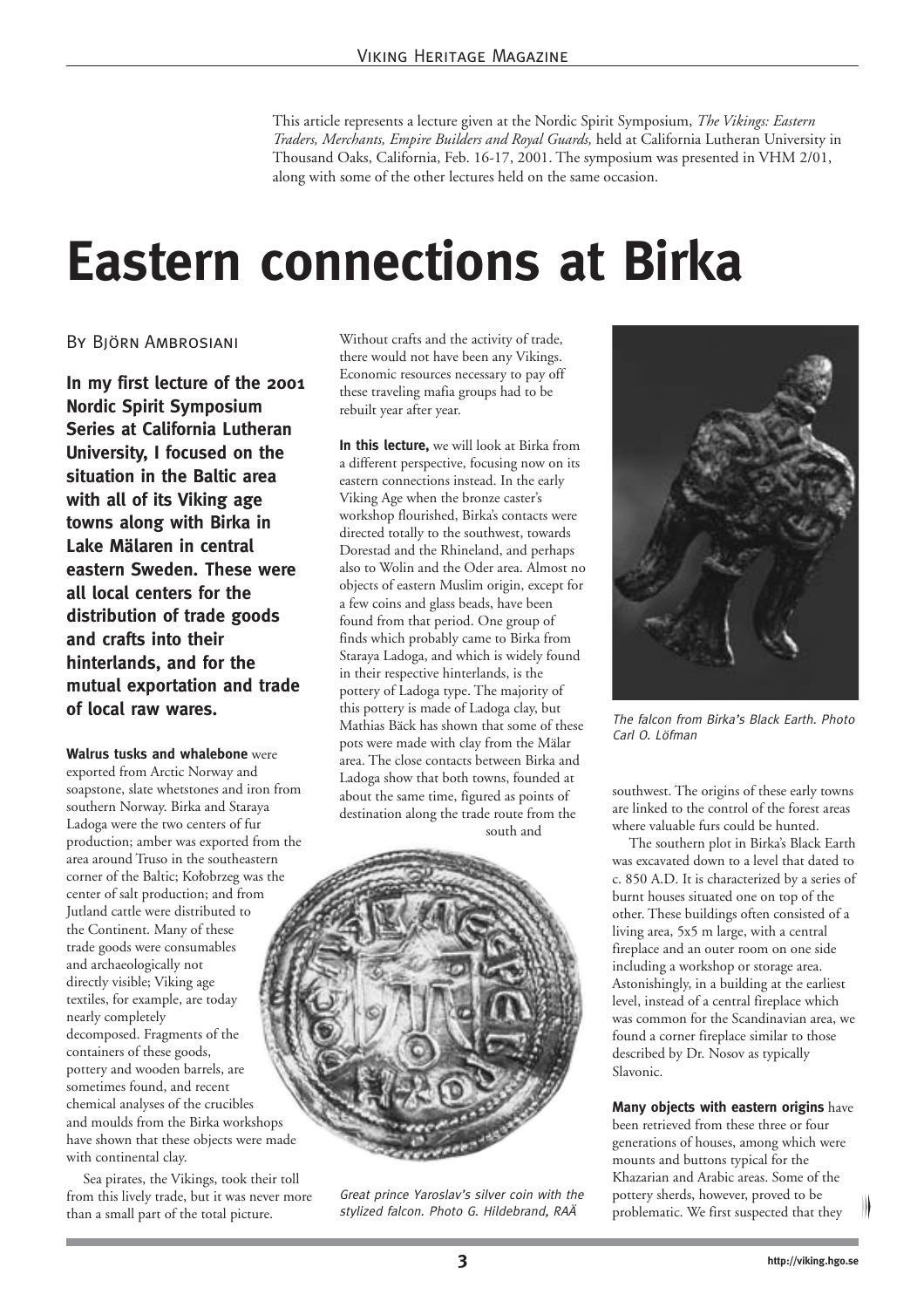



The Khazarian pot from Birka. Photo Carl O. Löfman Carnelian and rock crystal beads from a Birka grave. Photo Carl O. Löfman

were modern flowerpots; their technology appeared to be very modern, they were well burnt and they had been made using a potter's wheel. Later, one of our Russian scholarship holders recognized them as being possibly Khazarian, if not originating from places even farther away. This pottery is quite fine, and today we know that our material includes at least 15 such vessels. The question of their origin along with other aspects of this material will be analyzed further by Mathias Bäck at the Birka Project.

Some two hundred carnelian and rock crystal beads, both smooth globular ones as well as faceted ones, came to Birka from the Caucasus area or India. Today, beads of this kind are still being manufactured in the same area in India and in shapes that have been used since the time of the Birth of Christ. And still today, these beads can be bought in jewelry shops around the world. In the Mälar area such beads are commonly found in Viking age graves from the early 10<sup>th</sup> century.

**Approximately 500 Islamic coins** were also found in the Black Earth, the majority belonging mainly to two hoards from Hjalmar Stolpe's early excavations. Another 100 coins were retrieved in the 1990–1995 excavations, at which time a small hoard with about 20 coins was found at the southern plot. Gert Rispling in Stockholm has shown that seven of these coins, although they appear to be Islamic, actually were struck in the Volga-Bulgaria area instead. Ibn Fadlan came to Bulgar in the

920s A.D. to instruct the local Kagan in Islamic beliefs. After that time coins of Islamic type began being struck in Bulgar. Some of the other objects from this hoard include a rock crystal bead, two pieces of amber, some ordinary glass beads and some weights. Together with these a copper coinlike object, about 2 mm thick, much thicker than ordinary coins, was also found. One side showed the pattern of a star and on the other was the image of a cross. We don't know today what this object actually represents.

This hoard dates to the 940s or later, which is contemporary with the peace treaty between Kiev and Byzantium as described in the Primary Chronicle. According to this source, until that time, all ambassadors and merchants going from Kiev to Byzantium were obliged to carry a gold or silver seal as evidence that they had come from the Great Prince of Kiev. However, this changed in conjunction with the peace treaty and, instead of a seal, the Great Prince was to send a letter with the names of his ambassadors and merchants. Perhaps this coin-like object from the Black Earth hoard is one such seal, showing that its bearer was permitted to pass between Kiev and Byzantium or perhaps to travel into other parts of the eastern world, to Khazaria or the Caliphate.

#### **Scales and weights** are common finds

The copper seal from the Birka hoard. Photo Carl O. Löfman

throughout the Northern world. About 300 weights have also been found in our excavations; 30 spherical, 70 cubooctahedral, and c. 200 lead weights of simple forms.

Erik Sperber in Stockholm has studied the problem of metrology and corrosion of these weights. The metrological background seems to be Islamic, where the normal silver coin, the *dirham*, has two standards; first as 70%  $(=2.97g)$ , later as 67%  $(=2.822g)$  of a *mitqual* (4.23g). On the other hand, the main unit for weighing seems to be based on 3 *mitquals* (=12.7g) which, in turn, may be divided differently with the smallest units being 0.7 g and 0.795 g, respectively. Multiples of these define the actual physical weights.

Sperber's analyses show that the

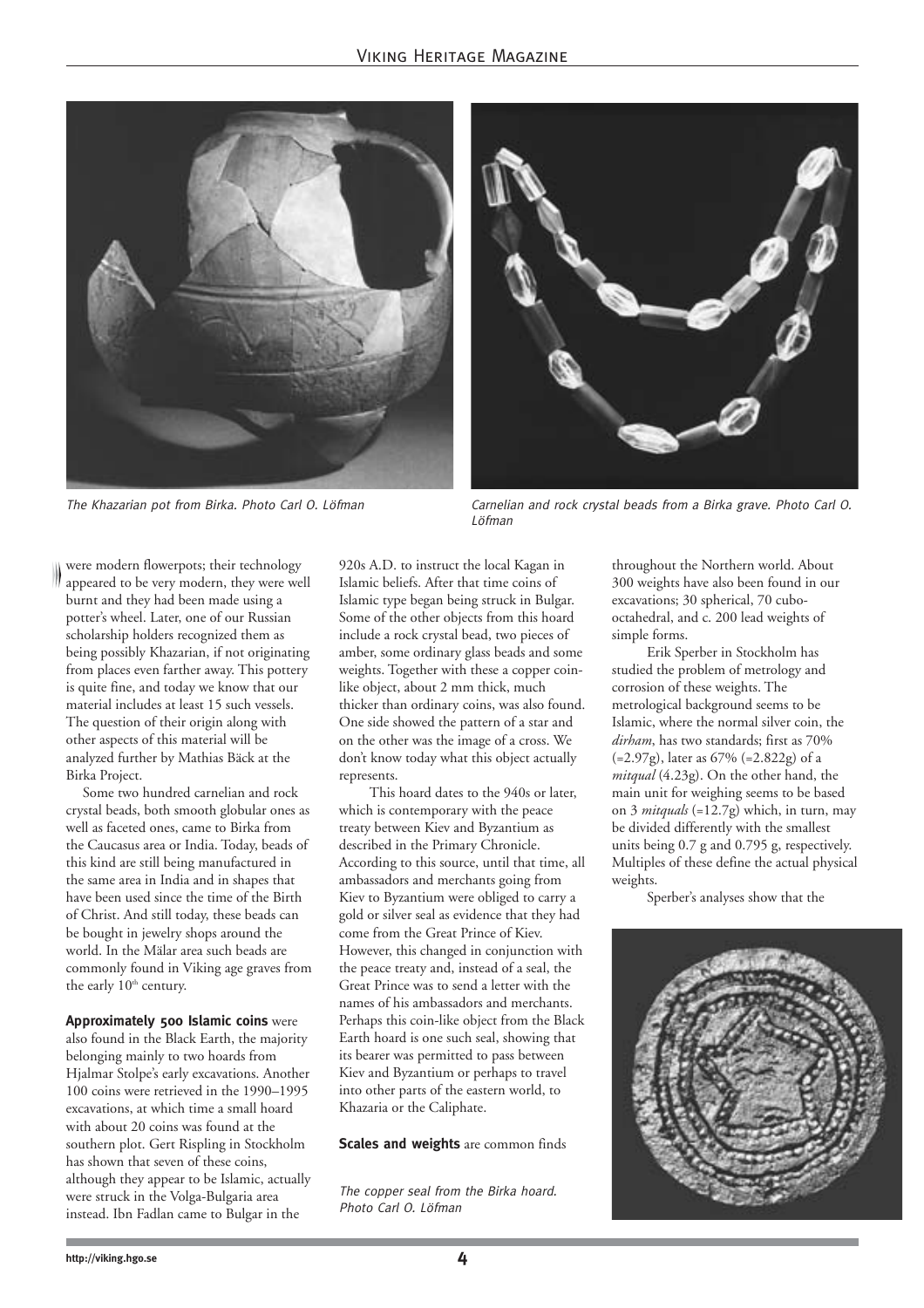

Map of Eastern Europe. Drawn by Bernt Forsblad for Birka Studies 5.

weights found on Gotland closely follow Islamic metrology. But weights from the Swedish mainland and in Birka have a smaller *mitqual* weight. Ingrid Gustin at the Birka Project has shown that it is



difficult to establish a background for these weights in their supposed Islamic context. Very few certain Islamic examples have been identified, which is also the case for the scales with which these weights were used for weighing silver.

At the end of the  $10<sup>th</sup>$  century, spherical weights were produced using a technique that was well known both in Birka and in Sigtuna. They were constructed of an iron core covered with bronze using a special mould. Anders Söderberg in Stockholm has tested this technique which shows the high level of workmanship carried out in these workshops.

However, the lead weights seem to use the same metrological system of division but, as Sperber writes, using a *"mitqual"* weight that lies somewhere between the Islamic/Gotlandic and mainland standards. Results of recent isotope analyses by the Oxford laboratories, specialized in research of this type, have shown that these weights were made of British lead. They belong to the workshop phase in Birka dated to between 780 and 850 A.D. and are, thus, earlier than both the spherical and cubo-octahedral weights.

**A number of unusual finds** have also been retrieved from the area around the southern plot including, among other things, the figure of a small bronze bird in low relief. The two closest equivalents to this are finds from the cemetery at Bolsjoje Timerevo near Yaroslavl by the Volga River in Russia. This figure has been identified by ornithologists as the image of a falcon or hawk, two species which are mutually very similar. The figure's wing position, however, shows that the Birka example depicts a diving, hunting falcon. Bird imagery is found on many sword chapes; the metal mounts used for protecting the tip or point of the sword scabbard. Eight such chapes have been found in Birka and another six are known from other parts of eastern Sweden. Many have been found in the Baltic as well as Russian areas. In Russia, this motif is well known as the symbol of the Great Princes of the old Rus', members of the Rurik family of Novgorod and Kiev.

Depictions of birds appear both on the coins of Vladimir and on those of his son Yaroslav from the beginning of the 11<sup>th</sup> century. This is discussed by Elsa Lindberger, Stockholm, in *Birka Studies 5* (forthcoming). This figure is sometimes called a 'bident' or 'trident', but it is obviously the highly stylized representation of a falcon. Each of the Great Princes of Kiev uses this bird motif with tail or wings in different rendition as their personal sign, making it possible to identify immediately which of the Great Princes was represented in the coinage and on the mounts and pendants.

The falcons of the Great Prince Vladimir from the 980s, often more naturalistic than Yaroslav's, are very similar to the Birka example. The similarity between these should be evidence of the Scandinavian background of the princely Rurik family. The many falcons from Birka suggest the close connections between Scandinavia and the Rus'. Perhaps they are evidence of commercial and political ambassadors in the areas where these figures have been found.

Another sword chape shows a very unusual double-motif combination. On one side is the figure of the falcon with its tail, wing and head clearly depicted. On the opposite side is another figure with different wings, enclosing an additional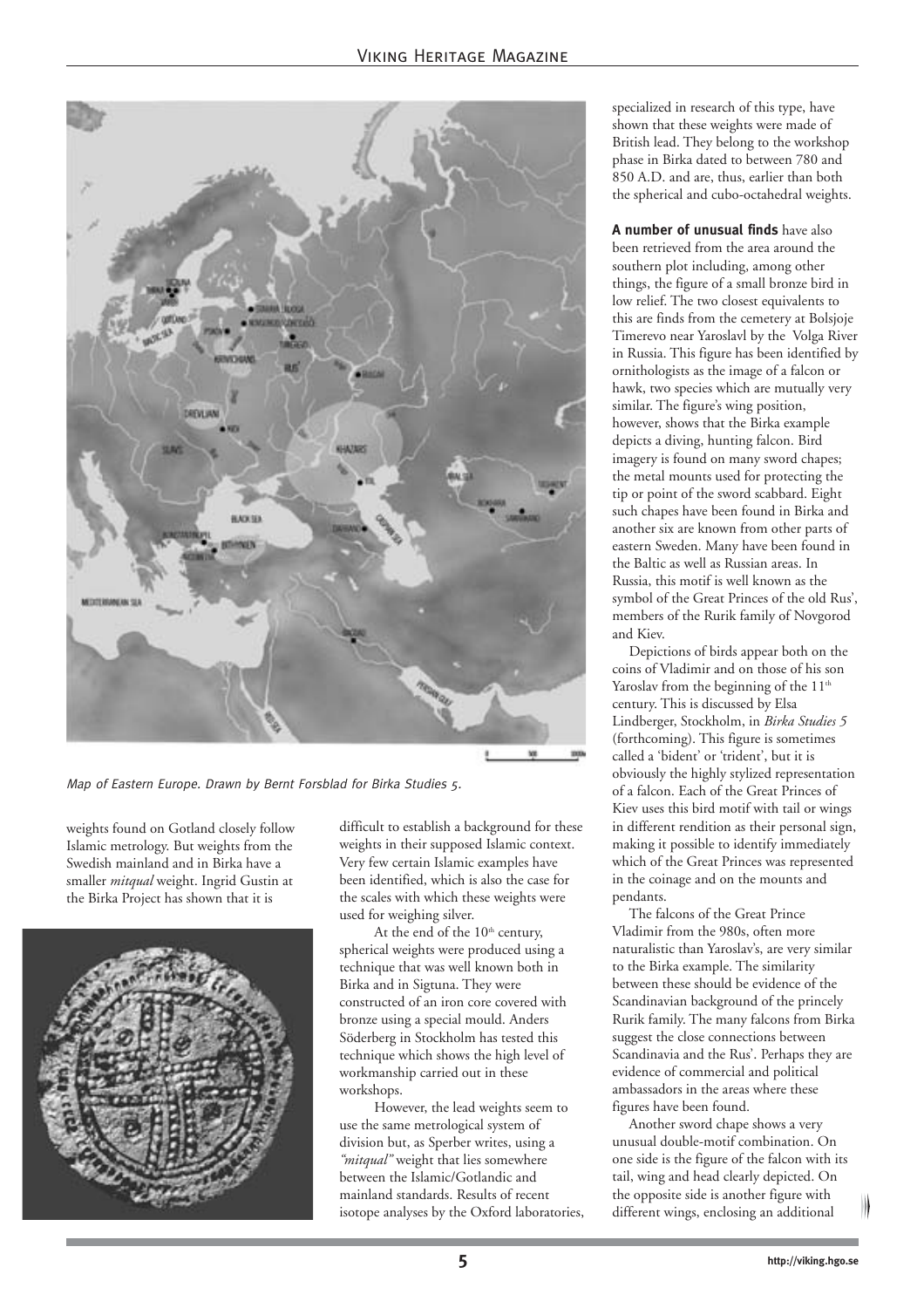

figure. Here, the head of this extra figure is situated below the bird's head, and the outstretched legs and arms of the extra figure, intertwined with the body and wings of the bird, can be clearly distinguished. This is not a picture of Christ as on the Jelling Stone from Denmark, but another famous individual. This motif is found in a familiar scene on a picture stone from Gotland with exactly the same figure inside the wings and body of a large bird with the beak of an eagle. This is Odin fetching the mead of poetry from the giant Suttung in order to return it to Valhall. A particular characteristic of Odin was his ability to take on the guise of an eagle and to fly out over the world to see what was happening. Only one other of the gods also had this very unusual characteristic, Odin's wife Frigg, who could take on the guise of a falcon. Perhaps the unusual double-motif combination on the Birka chape depicts Odin and Frigg. The Uppsala kings are often represented by Odin, and Kiev obviously by Frigg, both leading figures in the supreme Germanic family of gods.

Only a couple of the hundreds of sword chapes known today have doublemotif combinations; one from Lithuania in addition to this one from Birka. All of the others have identical patterns on both sides. Are these unusual chapes also a kind of 'passport' for persons moving between these areas as the copper seal with the double motif of a cross and star discussed earlier?

**Objects with eastern origin** are clearly absent in Birka before the end of the 9<sup>th</sup> century. Western objects commonly appear during a period of at least 100 to 150 years in the early 9<sup>th</sup> century, and after that time eastern objects totally dominate finds from the town area. Only the Ladoga pottery speaks of earlier contacts, representing a period when Birka and Ladoga were destination points on the route from the southwest where local raw wares were collected for the West European market. After the late  $9<sup>th</sup>$  century, this activity seems to cease, and all contacts appear to be directed toward the East.

As a young student I had learned that

The Islamic coins with crosses from the Vårby hoard. Photo Björn Ambrosiani.

the Viking age towns of northern Europe had been established along a 'new' northern route stretching between the Franks and the Arabs following the Russian rivers. The finds from our excavations led me to reread this literature.

The majority of the ideas on this question can be traced back to the works of Henri Pirenne and Sture Bolin from the 1930s. Pirenne meant that the Mediterranean was blocked in the  $8<sup>th</sup>$  and 9<sup>th</sup> centuries, marking also the real end of antiquity. Bolin showed, however, that this was not true; merchants transited their goods from the North to the Muslim world via the Frankish Empire. A new northern route along the Russian rivers was established at the end of the 9<sup>th</sup> century at the earliest, in connection with the establishment of the Rurik family in Novgorod and Kiev beginning in the 860s. In the archaeological literature since the 1950s, these ideas appear to have shifted somehow to the view that this route was open already at the beginning of the 9<sup>th</sup> century, some 60 to 100 years earlier.

The reason for this shift in chronological interpretation is unclear since there is no material evidence to motivate such a change. In Birka and Staraya Ladoga, only a few eastern objects have been found in layers prior to the late 9th century, although these may well have come via Dorestad and Wolin, at that time both important continental ports in contact with the Mediterranean world. As

shown in the Primary Chronicle, the new passage through Russia was not opened until Rurik and his family had conquered Khazarian interests and established themselves as rulers.

The Scandinavian settlement in Russia, other than at Staraya Ladoga and Gorodišče, is dated to c. 900 A.D. at the earliest. Thus, a breakthrough along the rivers to the Islamic world could not have taken place before the late  $9<sup>th</sup>$  century. Why, then, do some few eastern objects as coins and glass beads appear in stratigraphically early layers in Ladoga and Birka? We have believed that these. like all of the  $10<sup>th</sup>$ century objects, had arrived via the eastern routes. But, it seems instead that a change in these routes took place in the late 9<sup>th</sup> century.

Professor Mike McCormick of Harvard University has studied written records documenting as many as 600 journeys by saints and religious people between the Middle East and the Frankish Empire during the 8<sup>th</sup> and 9<sup>th</sup> centuries. None of these were made in the travelers' private ships, but were undertaken instead along with merchants and their ships, not recorded in other sources. McCormick has also shown that Venice was the big emporium for this traffic. From Venice, it was easy to reach the Danube in Pannonia, and from there also Dorestad at the mouth of the Rhine and Wolin at the mouth of the Oder. These two were the most important continental harbors at that time, both of which had direct contacts with Birka. The majority of the eastern objects found in Birka and Ladoga may well have reached their destinations this way, as payment for furs, slaves and other raw wares intended for the West European markets on their way to the Islamic world. Also gold coins, *dinars*, were used at that time. They were spread widely throughout Western Europe and have been found as far north as the Hon hoard from the Oslo



The counterfeit dinar from Birka. Photo Bengt A. Lundberg, RAÄ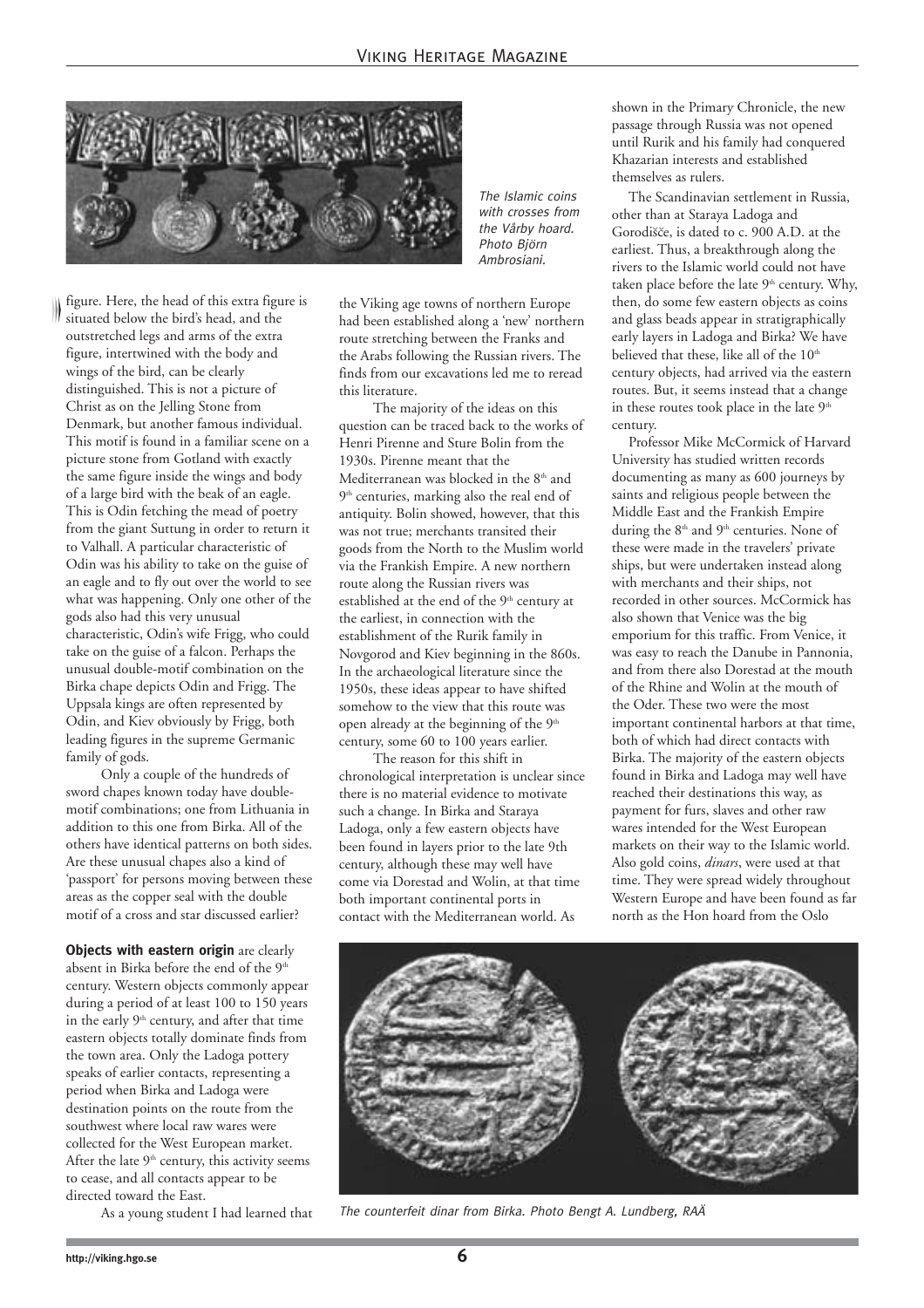

The sword chape with the falcon on one side and Odin dressed in the guise of an eagle on the other. Photo Carl O. Löfman

region in southern Norway.

In the current excavations at Kaupang in southeastern Norway, c. 30 early, and no later, *dirhams* have been found. This is still more evidence supporting the idea that the majority of these early Islamic coins passed through Dorestad on their way north, before the Russian river routes were opened at the end of the 9<sup>th</sup> century.

Obviously, it was not so much the question of the Scandinavians' great lust for silver as it was the desire of the Muslims to obtain walrus tusks, furs and slaves which was the driving force behind this trade. Goods were paid in gold and silver, of which the gold was used immediately in trade to acquire still more of the desirable luxurious consumables of silks, jewelry etc. brought to Scandinavia. However, silver coins, appearing in amounts that gave it the status of a surplus material, were deposited instead in Gotlandic cellars, some of which remained there and have been forgotten for a thousand years. Today these coins, scrap silver, silver bars and jewelry are found as hoards in the Gotlandic fields. Of course this is a hypothesis, but it is one that may have different social, economic and political relevance than simply claiming that the Scandinavians only wanted silver.

**There is particular evidence** suggesting that Arabic coinage was not struck exclusively in the Islamic areas. Small Christian crosses can be identified above the Islamic inscriptions on the *dirhams* from the Vårby hoard found near Stockholm. This suggests that they must have been struck in a Christian area.

In Birka a guilt copper coin was found, a counterfeit *dinar*, described by Gert Rispling and dated by its inscriptions to the end of the  $8<sup>th</sup>$  century. A similar counterfeit *dinar* was found also near Paderborn, Germany. And King Offa of Mercia in England is known to have struck *dinars*. This Christian king had promised to pay

one gold coin each day to the Pope in Rome, and when there were not enough gold coins to pay, he himself began to produce coins in Islamic style. At that time, the role of Islamic coinage was similar to the US dollar today, it was valid and usable everywhere.

**In conclusion,** there now appears to be many different kinds of evidence suggesting why the Arabs pressed northwards and the Scandinavians southwards along the Russian rivers; mainly to shorten the distance between the areas of production and areas of consumption for the important raw wares of the Northern world. Earlier, these goods were sent via the Continent and Western Europe, but following the establishment of the Rurik family in Ladoga, Gorodišče and Kiev at the end of the  $9<sup>th</sup>$  century, direct contact between these areas became possible.

The majority of the  $9<sup>th</sup>$  century hoards from the area of southeastern Russia, have been shown by Professor Thomas Noonan at the University of Minnesota to have been connected to the Khazarian rule, and they seldom are found in areas beyond the Dnepr-Volga border. In the early 10<sup>th</sup> century, the Volga route through the Khazarian area was dangerous, and in order to avoid it, Ibn Fadlan made his way across Transoxania and the desert steppes to Bulgar where he met and described his encounter with northern merchants. This route between Scandinavia and the Islamic world is direct and much easier to travel than the route along the rivers to the Black and Caspian Seas.

So behind the often romanticized picture of the fearful dragon ships sailing across the seas, with Vikings marauding throughout Europe, there is something more to be understood and something different to be found. A normal society, with all of its rude manners, vibrating with civilian life, transport, and trade, where the

Vikings were just a limited group of sea pirates and a small part of the comprehensive and complex society of the late Iron Age North including Danes, Norwegians, Swedes, Goths, Gotlanders and the Rus', but who were not 'Vikings'.

#### *Transformed from the original presentation by Phyllis A. Ambrosiani.*

Note: Much of the information in this paper can be found in the forthcoming volumes on Birka's eastern connections, the first of which, Birka Studies 5, will be published in September 2001 by the Birka Project at Riksantikvarieämbetet, Stockholm.

Orders for this series or individual volumes may be sent to: Birkagrävningen, Riksantikvarieämbetet, Box 5405, SE-114 84 Stockholm, Sweden. More information may be obtained through the Birka Project's email address birkproj@raa.se.

#### **About the author**

Björn Ambrosiani, PhD, Professor, and employed by the National Heritage Board/the Museum of National Antiquities of Sweden, has been Project Director of the Birka excavations from 1989 to the present. His research has concentrated on problems dealing with settlement history and development in the Mälar area in eastern Sweden, the Viking Age, land upheaval and shore displacement, and Viking Age towns in Northern Europe. His works number about 260 publications, including scientific books and articles, reviews and popular archaeological books and articles.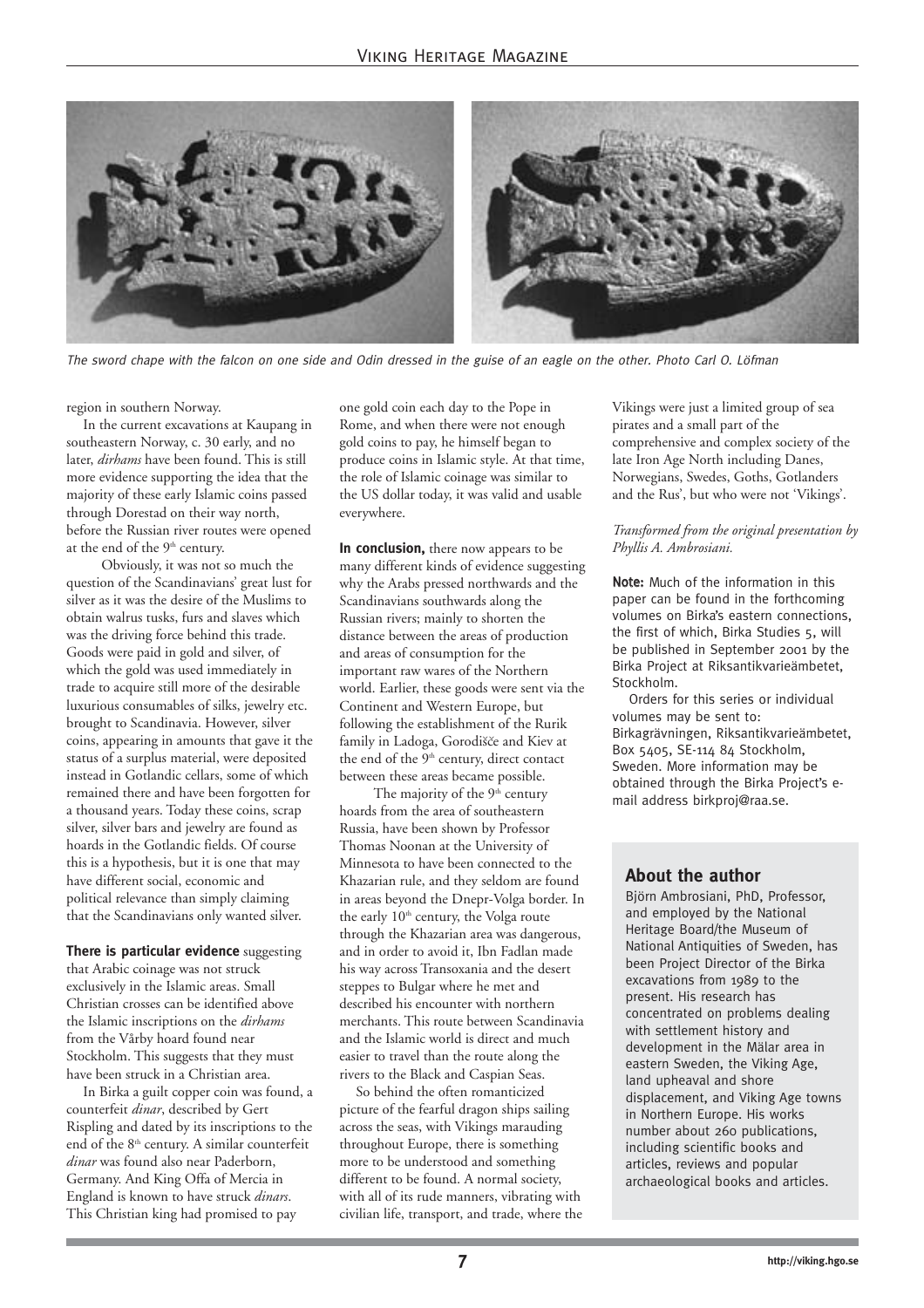This article represents a second lecture held by Judith Gabriel Vinje at the Nordic Spirit Symposium, *The Vikings: Eastern Traders, Merchants, Empire Builders and Royal Guards*, at California Lutheran University in Thousand Oaks, California, Feb. 16-17, 2001. The other lecture, *Bagdhad Chronicles. The Islamic Record of Vikings in the East*, was presented in VHM 2/01.

> Arabic silver coins. Photo The Museum of National Antiquities, Sweden

#### By Judith Gabriel Vinje

**The silver coin known as the dirham, the coin of the medieval Islamic realm, with its elegant Kufic calligraphy, was one of the most powerful agents driving the Viking Age. It remains a millennium later to cast much light on the period.**



### **The Coin that Fueled the Viking Age DIRHAMS AS DOCUMENTS**

The dirham was "the coin that helped fuel the Viking Age," according to Thomas S. Noonan, a University of Minnesota historian and numismatist whose pioneering work in the field is widely recognized. Islamic silver was to provide the impetus for the expanding economies of Russia and Scandinavia for most of the Viking Age. Huge amounts reached Scandinavian in the  $9<sup>th</sup>$  and  $10<sup>th</sup>$  centuries.

With only a varying and sporadic system of currency in Scandinavia, and no real monetary economy until the end of the Viking Period, the Norse had to look elsewhere for a medium of exchange. Silver had become the key to wealth and power in the area, but with no indigenous sources of the precious metal in the northern forests, Norse traders headed east in pursuit of the coins which Arab merchants had started circulating in the Volga River region in the late 8<sup>th</sup> century. There were

rich silver mines in the east, and the dirham had become the standard medium of exchange throughout Western Asia. It was the appearance of these dirhams in the Staraya Ladoga region of Russia and in various parts of the eastern Baltic which attracted the Vikings to Russia.

"The influx of these dirhams into areas with little or no silver of their own was a powerful change agent," Noonan noted. "It precipitated Viking penetration into the interior of European Russia, fostered the emergence of a series of new towns there to service this commerce, provided the original impetus for the formation of the Rus' and Volga Bulghar states, and helped to transform the Khazar economy and state."

#### **Eastern Lure**

The coins lured Viking Age Scandinavians eastward, as Viking and Rus traders hauled huge quantities of furs and other goods to

the markets of the Bulghars and Khazars, as well as to Baghdad and other emporia of the Abbasid caliphate, where they exchanged them for the coveted silver. These Norse merchant-adventurers might first make their way to Staraya Ladoga; then, in pursuit of further lucre, follow the wild, uncharted rivers across the Russia steppe, creating way-stations and political entities along the way. Other peoples of the Baltic may have also have been drawn to the settlement at Ladoga, but Noonan believes it was only the Vikings who ventured into the interior of Russia in pursuit of the silver coins.

#### **'Sarkland' Markets**

They would connect either with the Dnepr River leading them to the riches of Byzantium, or with the Volga-leading to Near Eastern merchants dealing in Asia's fabulous wares, and eager to buy Northern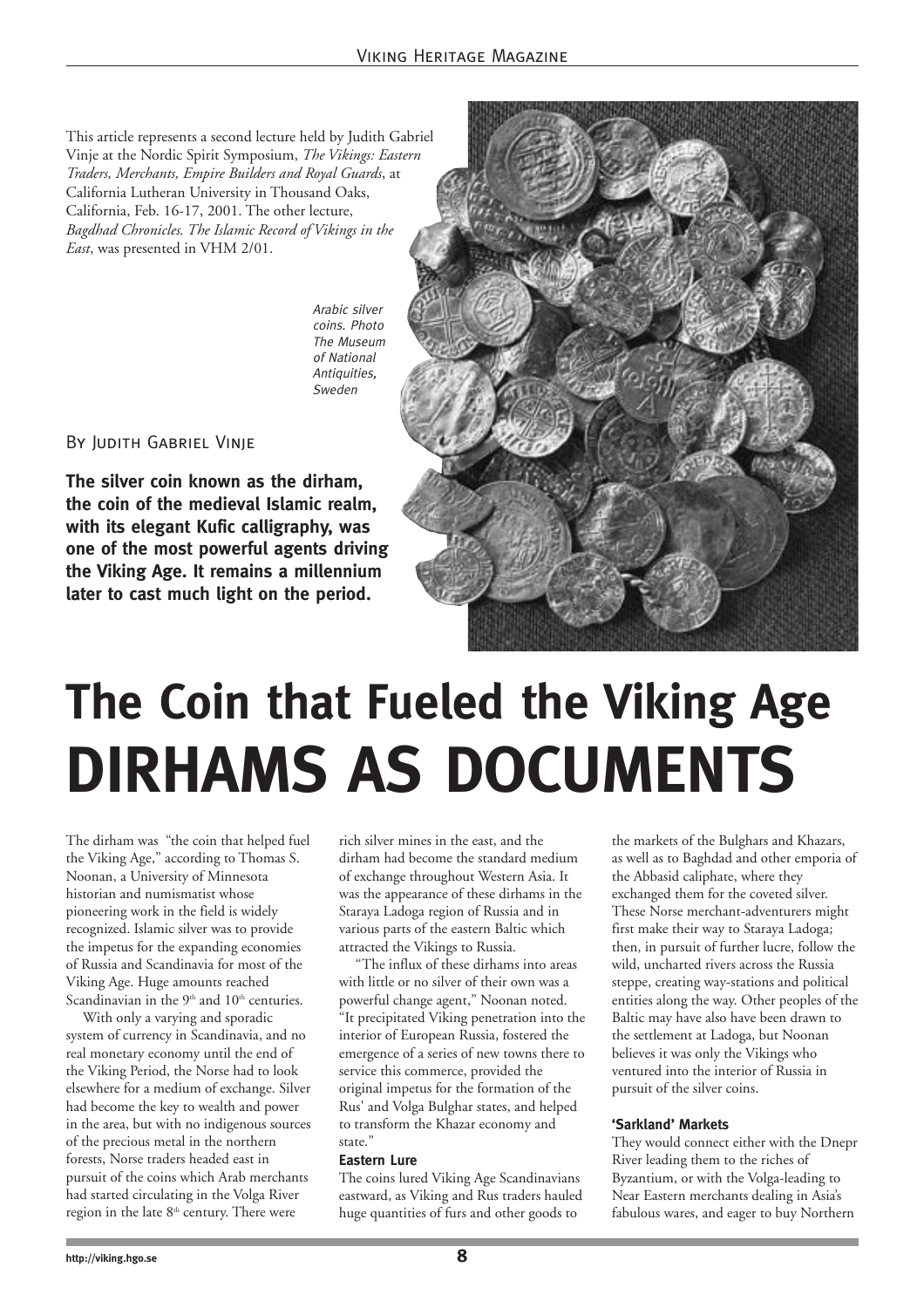luxury items such as furs and wax, as well as slaves. Thus, many Scandinavians, who along with other peoples were referred to in the region as the "Rus," traveled to the region they called "Sarkland," the lands of the Saracens – the Muslim region around the Caspian. Sarkland might also have referred to the Khazar fortress at Sarkel, which had become a major center of trade, a link to the overland trading route known as the Silk Road. Scandinavians would bring furs and other goods to the Khazar capital of Itil, located at the mouth of the Volga, and other teeming market centers, to be exchanged with Muslim merchants for silver coins.

Large amounts of silver also changed hands at Bulghar, located at the confluence of the Volga and Kama rivers, which became one of the most important fur trading centers of the period. Rus merchants went as far south as Baghdad, the headquarters of the Abbasid Caliphate in Mesopotamian Iraq, which the traders reached via camel caravan, as chronicled by Ibn Khurradadhbih in the early 9<sup>th</sup> century. The Abbasids reached their height of power around 800, with an immense empire extending from India to Spain, and it was the Arab peace with the Khazars that paved the way for the wide-spread commerce luring the Vikings east.

The Khazars had become the dominant power in the Caucasian steppe by the middle of the 7<sup>th</sup> century. In the late 8<sup>th</sup> century, there was an end to fighting between the Khazars and the Arabs. It was

#### **About the author**

Judith Gabriel Vinje is a veteran journalist who spent many years covering the Middle East for print and broadcast media. She is currently West Coast contributing editor of Norway Times (Nordisk Tidende), a weekly newspaper published in New York.

She writes about Norwegian, as well as Middle Eastern, literature and culture, and has spoken and written articles about the Viking Age connections between the Scandinavians and the East. She is active in Sons of Norway and the Scandinavian Theater Company, and has written and produced programs on Norwegian history. Her published articles include Among the Norse Tribes: The Remarkable Account of Ibn Fadlan, in Aramco World, November/December 1999.

E-mail: JGabriel@thegrid.net



Balance scales and weights in bronze, found in Vårdinge parish, Sö. Sweden. Photo The Museum of National Antiquities, Sweden

at that time – in the 780s – that the dirhams which entered Khazaria from the Islamic world began to appear in northern Russia, and also in Gotland, where a small dirham hoard dating from the same time has been found.

The Vikings only appeared on the scene after the Arabs and Khazars had laid the foundations for this commerce. As Ladoga began to develop in the early 9<sup>th</sup> century, the volume of trade increased. But it was the mid- $10<sup>th</sup>$  century that saw the eastern trade reaching its peak, with a dramatic hike in dirham imports to Northern Europe.

The coins themselves have remained to tell much of the story. Hundreds of Viking Age graves and buried hoards contain caches of Arab dirhams, with the vast majority deposited in Sweden. Noonan's catalogue of all the dirhams found in Scandinavian and Western European will be published by the Numismatics Institute of the University of Stockholm. His first book on the subject, a collection of articles titled *The Islamic World, Russia and the Vikings, 750-900: The Numismatic Evidence*, was published by Ashgate in 1998.

At present, there is information on over a thousand individual hoards containing five or more dirhams throughout Scandinavia, the Baltic countries and Russia. The total number of coins in them was more than 228,000. According to

Noonan, some 100,000 dirham coins, most deposited between the years 900 and 1000, have been unearthed to date in Sweden alone, and there are more than a thousand recorded individual hoards of five or more coins recorded through Scandinavia, the Baltic countries and Russia. From Norway there are nearly 600 known pieces, while from Finland there are about 2,000 and in Denmark, more than 5,000 Arabic dirhams have been found.

Since many of the dirhams deposited in eastern and northern Europe were melted down, never reported, or have yet to be unearthed, the actual number imported from the Islamic world was far greater, according to Noonan. During the 10<sup>th</sup> century, he estimates that some 125 million Samanid dirhams were exported to northern Europe from Central Asia, with its top quality silver mines. The amount of Islamic silver reaching the region increased dramatically in the  $10<sup>th</sup>$  century, when vast silver deposits were discovered in the Hindu Kush. This enabled the Khurasanbased Samanid dynasty to mint large numbers of coins and to become, numismatic evidence shows, the main supplier of dirhams that consequently flowed westward, with Viking traders only too eager to haul them back to Scandinavia. The mid-tenth century was the heydey of the eastern trade of the Viking Age.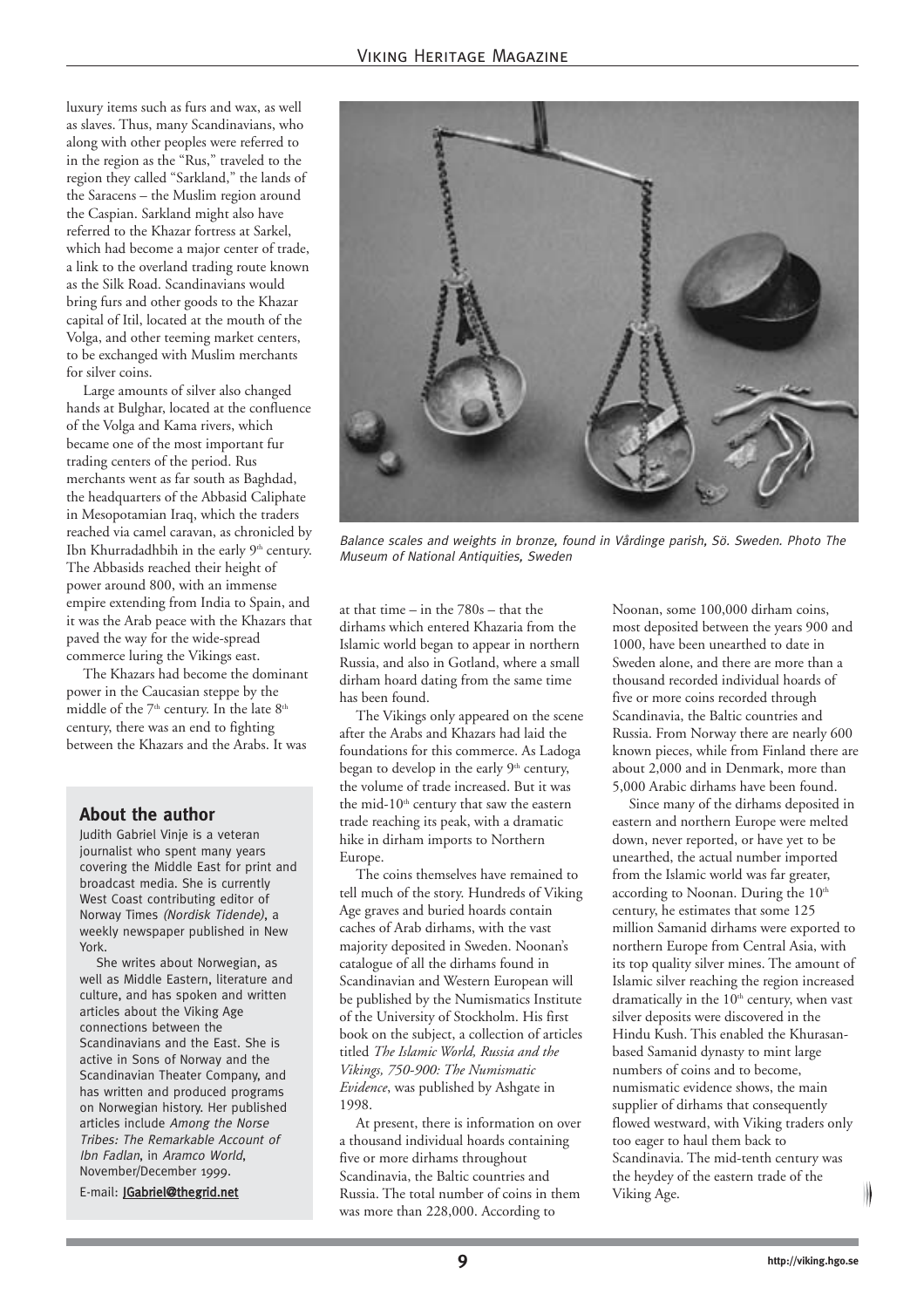#### **Silver Famine**

Shortly after 965 the stream of silver came to an abrupt end, coinciding with a scarcity of silver in the Islamic realms. When Islamic silver again started to arrive in Scandinavia at the end of the 10<sup>th</sup> century it was only in small amounts and around 1015 it stopped completely. The Viking Age, so dependent on Arab silver, did not survive the silver famine in the late  $10<sup>th</sup>$  as the Samanid state collapsed. The rich Central Asian silver mines were virtually exhausted, and Noonan points out that the silver coins had been increasingly debased as time went on. "A silver content of approximately 90 percent in the year 1000 had declined to a silver content of about five percent half a century later. Understandably, Rus merchants no longer wanted such coins." The silverseekers retreated west, in pursuit of other sources.

While most of the dirhams came from commerce, others were earned by mercenaries, or collected as tribute from local populations, and some more than likely came by way of plunder and looting as well. However, Noonan points out that raids in the East were far less successful than those along the French and English coasts. Whether they were gleaned in trade or raid, the dirhams today provide a continuous source of evidence, covering a period of two to three centuries. Because the origin and the date of dirhams are determinable, they are not subject to many of the disputes surrounding the written and archaeological material. Evidence from the dirhams is so precise that, in an interview, Noonan likened it to "the readout from an electrocardiogram."

The dirhams bear inscriptions that contain significant data. Of major importance to historians, the coins show the year they were struck, which is reckoned in accordance with Islamic chronology, dating from the Hejira, Muhammad's flight from Mecca to Medina in the year 622 A.D. This, along with the mint signature, indicating where the coins were struck, provides vital details for modern numismatists and archaeologists. Coins were variously minted in more than 40 towns of the Caliphate. One excellent find in Uppland, Sweden contained a mixture of coins struck in Baghdad, Cairo, Damascus, Isfahan and Tashkent. Numismatists frequently refer generally to all dirhams as Kufic coins, regardless of where they were actually struck. While many of the earlier Abbasid coins were minted in al-Kufa, near Baghdad, the term actually refers to the

early style of calligraphy that developed there.

Some coins carry the name of the ruler at the time of the minting, but there are no regal profiles here; for religious reasons, Arabic coins do not carry images of human representations, thus leaving more room for inscriptions. Many of the coins also bear quotations from the Koran, the Islamic scriptures. Every Islamic coin becomes a miniature document.

The Vikings didn't always care what was stamped on the coins. More than likely, the coins were used according to their face value in the countries of their origin, and in dealing with Islamic traders. But back home, the silver was measured according to its weight and essential value, and the quality was very high in these Eastern coins. The coins were often cut or hewn into smaller pieces to balance the scales, and many were melted down into ingots or fashioned into arm-rings for subsequent "hack-silver" transactions.

To measure the silver, a portable balance scale was used, which was ingeniously designed to fold up, so as to occupy the minimum amount of space when not in use. The hinged arms of the scale collapsed inwards, folding in line with the hanger bar and pointer, which in turn could be laid into one of the measuring pans, which themselves nested into each other. The whole would then be placed into a leather bag or wooden box. Also found with a number of sets of the scales were sets of weights, which were variously made from lead, bronze, clay, glass, or any combinations of these. Most were spherical with a flattened spot, on which the weight would be marked. While the dirham became a virtually universally accepted tender, the actual weight fluctuated from time to time, averaging a little less than three grams.

"The insights gained from the dirham hoards are particularly valuable since there is only one contemporary written Islamic source for this period and it dates to the mid-ninth century. Our knowledge of the great Islamic-Rus' trade prior to the midninth century derives almost entirely from an analysis of the dirham hoards," Noonan noted, adding that because "the written sources are few in number and their content subject to many legitimate differences of opinion," he and others have turned to archaeology and numismatics for help in understanding what took place in European Russia and environs during the period.

### **In memoriam: Thomas S. Noonan**

Thomas S. Noonan died June 15 of cancer. He was 63. A professor at the University of Minnesota since 1966, he had been chair of Russian and East European Studies, and was internationally respected for his work focusing on the flow of medieval money in European Russia and Northern Europe, originating more than 100 articles based on numismatics and archaeology, including numerous studies of the coins which circulated during the Middle Ages. Among his many publications, a collection of several of his papers was released as "The Islamic World, Russia and the Vikings, 750-900" in 1998, and two articles he completed before his death will soon be published.

Among his many professional accomplishments, he was a contributor to the Modern Encyclopedia of Russian and Soviet History, and was on the editorial board of Archivum Eurasiae Medii Aevi, a history journal. He received numerous awards, including a royal medal from the Swedish Numismatics Society, which will publish his catalogue of dirhams found in European hoards. He wrote a chapter in The Oxford Illustrated History of the Vikings and also contributed to the New Cambridge Medieval History. He is survived by his wife, Dr. Norma Noonan, a professor of political science at Augsburg College in Minneapolis, and a son, Thomas.

While still battling his esophageal cancer last year, Dr. Noonan had accepted an invitation to be a keynote speaker at the Viking Symposium at California Lutheran University, sponsored by the Scandinavian American Cultural and Historical Foundation, but was unable to participate due to his health. His work was referred to by at least two speakers, and indeed, his contribution to the historical niche he virtually shaped will continue to enrich studies of the region.

Judith Gabriel Vinje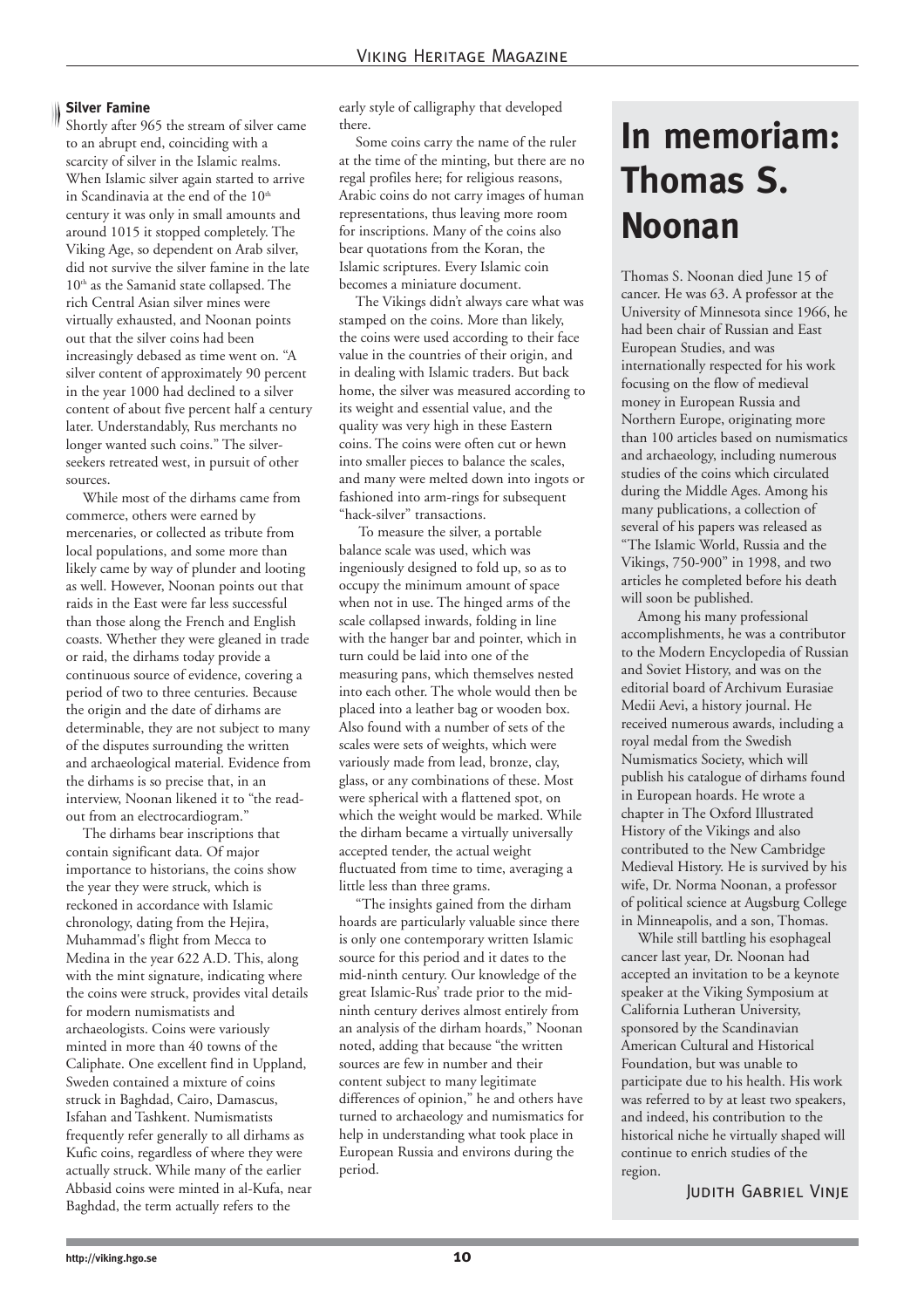# **Gambling Vikings!**

Gambling scene on a runic stone (now non-existent) from the church of Ockelbo in Gästrikland (Northern Sweden) dating from the  $11^{th}$ century. Drawing: Ulla Sjöswärd.



#### By Malin Lindquist

In 98 A.D. Tacitus, the Roman historian, describes the Germans as follows:

*They pursue a game of dice, curiously enough in a sober condition, as a kind of very serious occupation and show such foolhardiness when it comes to profit or loss, that after having lost everything, they risk their freedom and person in the last irrevocable throw.*

The reputation of the Norse concerning drinking and gambling is, as can be seen, of ancient date. Maybe the scene on a now-lost, rune-stone from Ockelbo parish in Hälsingland is a true depiction of the Vikings' joy of gambling: Two figures with drinking-horns in their hands are sitting on either side of a square object which clearly seems to be a gambling-board.

Finds of dice, gamingpieces and boards in their graves hints at how frequent this pleasure was in life as in death. It clearly seems that both men and women enjoyed this pasttime.

#### **Icelandic literature**

The Icelandic sagas were written down from the end of the  $12<sup>th</sup>$  century to the middle of the  $13<sup>th</sup>$  century, but tell about Viking-period Icelanders. Most of the events take place during the middle of the 10<sup>th</sup> century and the hundred years

following. Indeed, they mainly describe life on Iceland 'can also throw some light on' the Viking period in general in Scandinavia.

The stories are full of remarks and references to games and gambling, an occupation which obviously enough was an important part not only of Viking-Age pleasure. Skill at the gambling-table,

Among the chessmen from the island of Lewis, Hebrides, there is the late Viking-age warrior – here as a castle and a bishop. Drawing. Ulla Sjöswärd.

how the two kings, Olov Skötkonung and Olaf Tryggvason, met in Kungahälla and cast dice over the ownership of Hisingen (an island between Sweden and Norway in the Viking period.)

*"He (Olaf?) shook the dice in his hand and said: There are still two sixes on the dice. And for God my Lord it is an easy task to let them turn up. He threw and two sixes turned up. Then the king of Svea cast once more and once again two sixes turned up. Then the Norwegian king cast and on one dice the six turned up but the other one broke apart in such a way as to make a seven. He won the country. We have not heard of more incidents at this meeting."*

This scene is also well known from the Greek Olympus where the gods

> divided the world between them by rolling dice. The Aesir gods also gambled when they met on Idavallen after Ragnarök

#### **What did the Vikings play with?**

Throughout time dice, different kinds of pieces and gaming boards were used in all games. During the Viking period dice were rather big

and made out of bone. There was no rule about how the "eyes" should be placed on the dice contrary to a modern dice where the sum of eyes on opposite sides is always seven! In Birka there are examples of weighted dice, probably used for cheating – human nature never changes!

for instance, resulted in a very good reputation and was something that the son of the Jarl had to learn (Rigsthula).

Gambling was often used to describe different situations in life. In *Saint Olaf's Saga* the author, Snorri Sturluson, tells of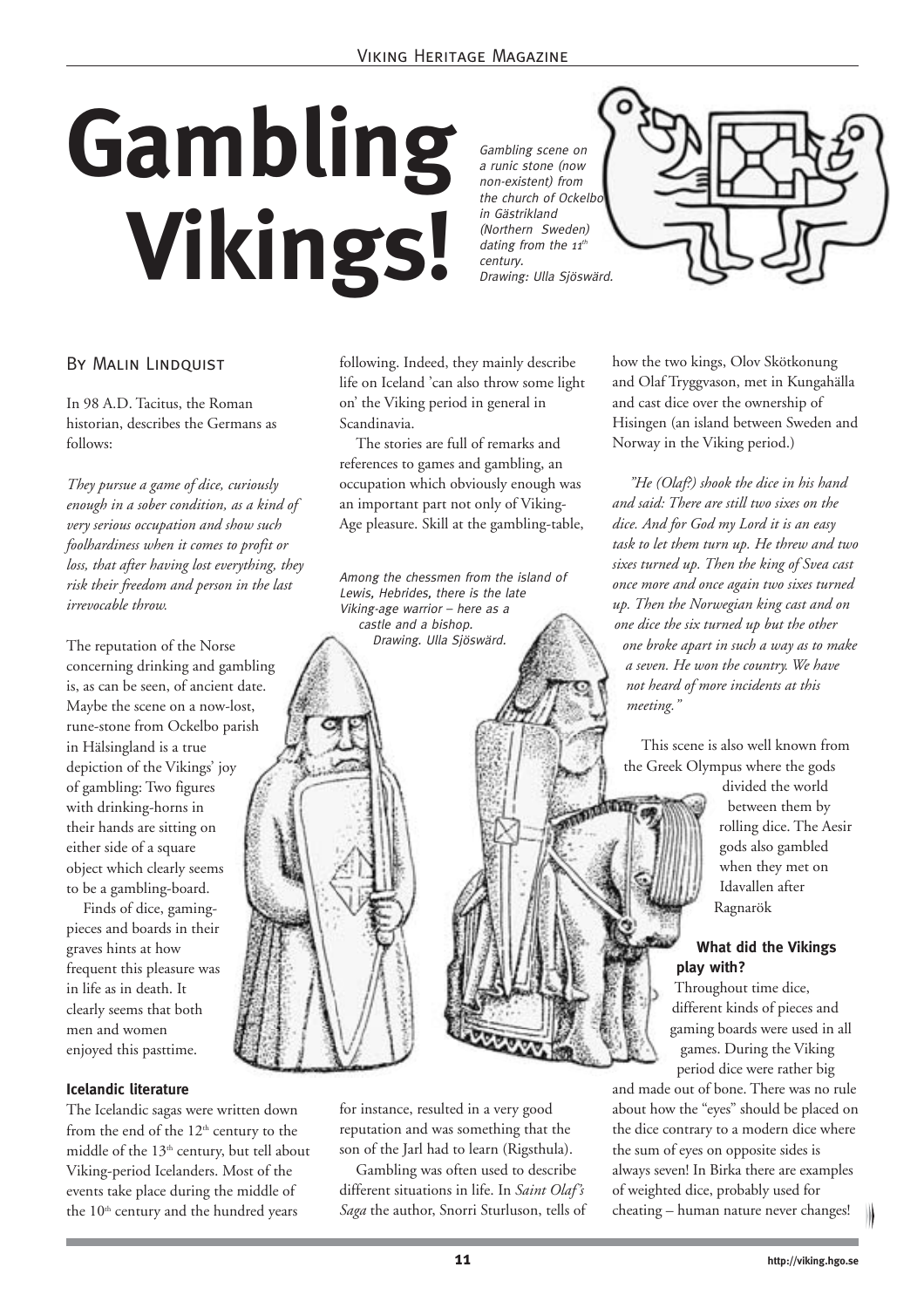

The pieces were normally made out of bone, antler, horse teeth or glass. They are semi-spherical, sometimes with a little hole underneath. Half of the pieces in some sets are out of bone, half of horse-teeth, so that the gamblers can see the difference between their own pieces and those of their gambling partners. Otherwise they must have been of different colours.

There have been some discussions about the mysterious small holes that can be seen in the bottom of some of the

pieces. These can be interpreted as signs of production; the pieces may have been made on a turning wheel. The other thesis, which may be slightly more credible, is that a small wooden plug kept the piece steady on the board, a practical solution if gambling on board a ship at sea!

The glass pieces are either of one colour: black, purple or dark-green or, more commonly sea-green, with melted glassthreads in an contrasting colour. Among the glass-sets you also find the very special "king" – a human-like figure with a crown on his head.

Some late Viking-Age pieces of bone are more pointed at the top like an onion.

Regarding the boards, very few remains have been found. The best preserved is from the well-known Gokstad-ship in Norway. This board is squared on one side with the "the mill/merels" carved on the other side. This game is very simple and exists all over the world back to Egypt of the Pharaohs. The oldest merels in Scandinavia were found in another 8<sup>th</sup>

century boat-grave in Åby, Uppland.

However the most well known board is probably the wooden one from Ballinderry on Ireland – a square with 7 x 7 small holes. The frame has an unmistakable Nordic style. It also has two handles in the shape of heads. It seems clear enough that the pieces must have been kept in place with the help of little plugs.

**What games did the Vikings play?** Normally it seems that they played only

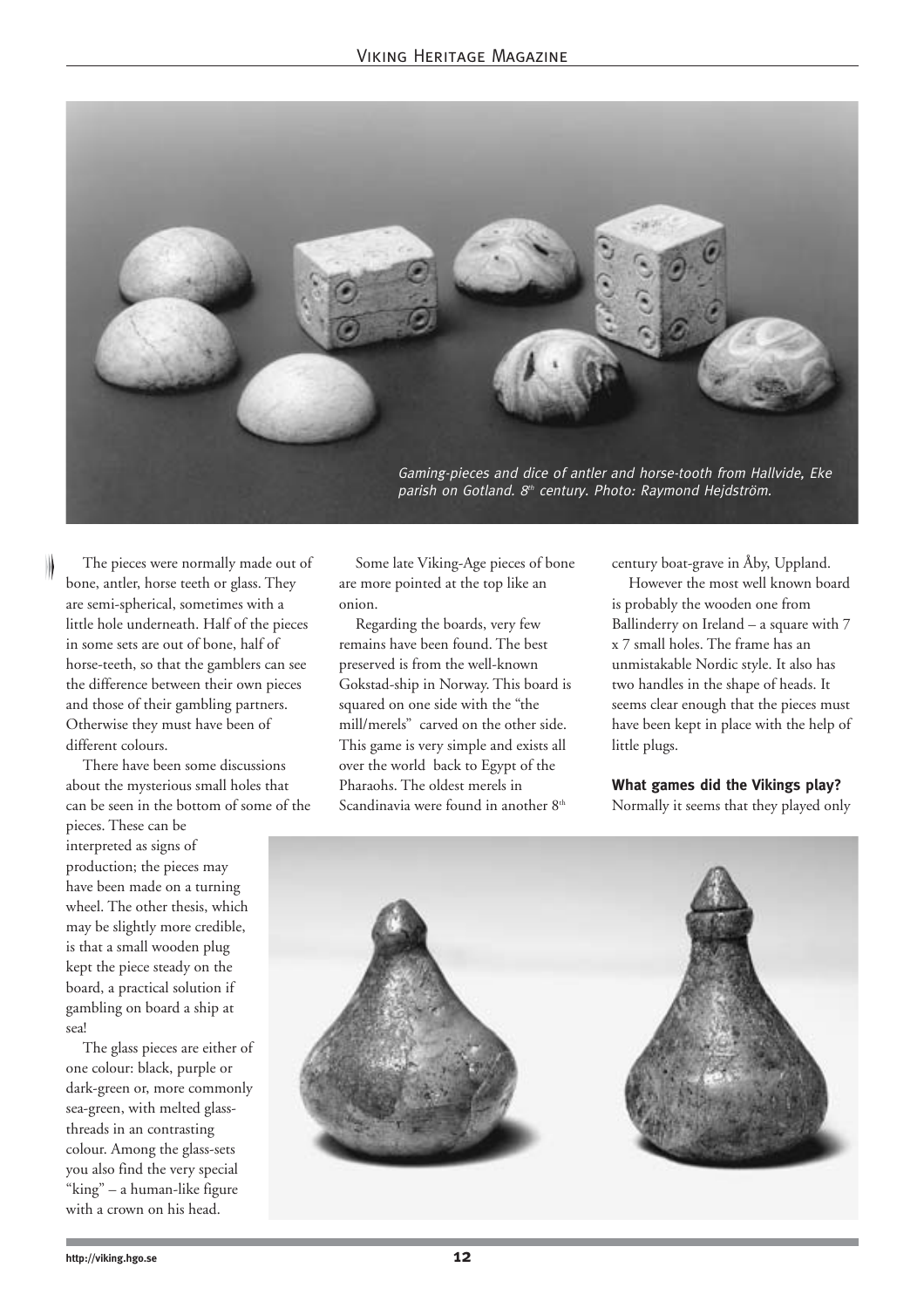with dice, "The mill/merels" "Fox and geese" and other rather simple games of which the rules are unknown to us.

The word *tafl* is the common name for four different board games. Icelandic names mentioned in the Icelandic sagas are *knettatáfl* or *refskák, kvátratafl* and *skáktafl*.

*Grettir's Saga* relates an episode of a woman entering a room where two men are sitting at the gambling table. She starts to quarrel with one of them and, as always in Iceland, soon blood is boiling and she throws a gambling-piece in his eye, which then falls out. Was this the same onion-like piece that was found at the excavations in Fröjel last summer or was it the little plug that damaged his eye? They were probably playing *refskák* i.e "fox and geese".

The fourth game mentioned is *Hnefatafl*, which is of special interest to us. In *Frithiof's Saga* there is a game mentioned with a *hnefi* and red pieces played on a board with 9 x 9 squares. The one gambler has a king *(hnefi)* and 8 pieces and the opponent has twice as many, pieces (16). The king/*hnefi* is attacked in his fortress and must try to reach the corners before he gets caught.

This game calls for great skill because no dice were used. Probably this game is identical to another game – *Tablut* – which Carl von Linné describes in his Travels in Lappland, *Iter Laponicum* 1732 and which the Lapps called *dablo*.

The idea of this game with its uneven position of strength is probably unique and may have originated in the north. Some lovely glass-sets for *Hnefatafl* have been found in Birka where the typical *hnefi*/king really looks like one.

Chess, *skáktafl*, must have been known to some extent. It is mentioned in *Saint Olaf's Saga*, and in a cave on the Isle of Lewis, the Hebrides, some 60 chessmen were found. They are made out of walrus tooth and are of an unmistakable Nordic nature. Here we

*Onion – shaped gaming – pieces of bone* from thre in Hellyi parish, dating from  $\overrightarrow{V}$  Viking Heritage Magazine. from Fröjel, Gotland. 10th century. Photo: Dan Carlsson



Gaming pieces from Birka.  $10^{th}$ century AD. Photo: The Museum of **National** Antiauities. Sweden.

have the late Viking-Age Scandinavian warrior with his pointed helmet, the sword and triangular shield, remarkably like the shields on the Bayeux tapestry. Chess took over and *Hnefatafl* disappeared during the Middle Ages apart from in Lappland where the game of *dablo* survived until at least the middle of the 18<sup>th</sup> century.

#### **The Gotlandic Vikings**

Curiously enough no gaming sets known from the Viking period have been found on Gotland. This is rather surprising as quite a few graves from that period have been excavated on the island.

However, in two rather interesting graves from the 8<sup>th</sup> century (the Vendel period) men were buried together with their weapons, their dogs (!) and their gambling sets. In the famous gravefield from Ihre in Hellvi parish, dating from Roman Iron Age until the end of the Viking period, games were found only in

'graves of warriors from the Vendel period' graves, not in the Viking-Age graves.

Perhaps this could lead you to believe that Gotlandic Vikings could not enjoy life, that they were too hard-working to take the time, even in the Kingdom of Death, to relax with a game of *Hnefatafl*!!

#### **About the author:**

Malin Lindquist is senior curator and responsible for exhibitions at Gotlands Fornsal (The Historical Museum of Gotland). As an archaeologist, she has worked many years, mainly on Gotland. Throughout the years, she has contributed several articles to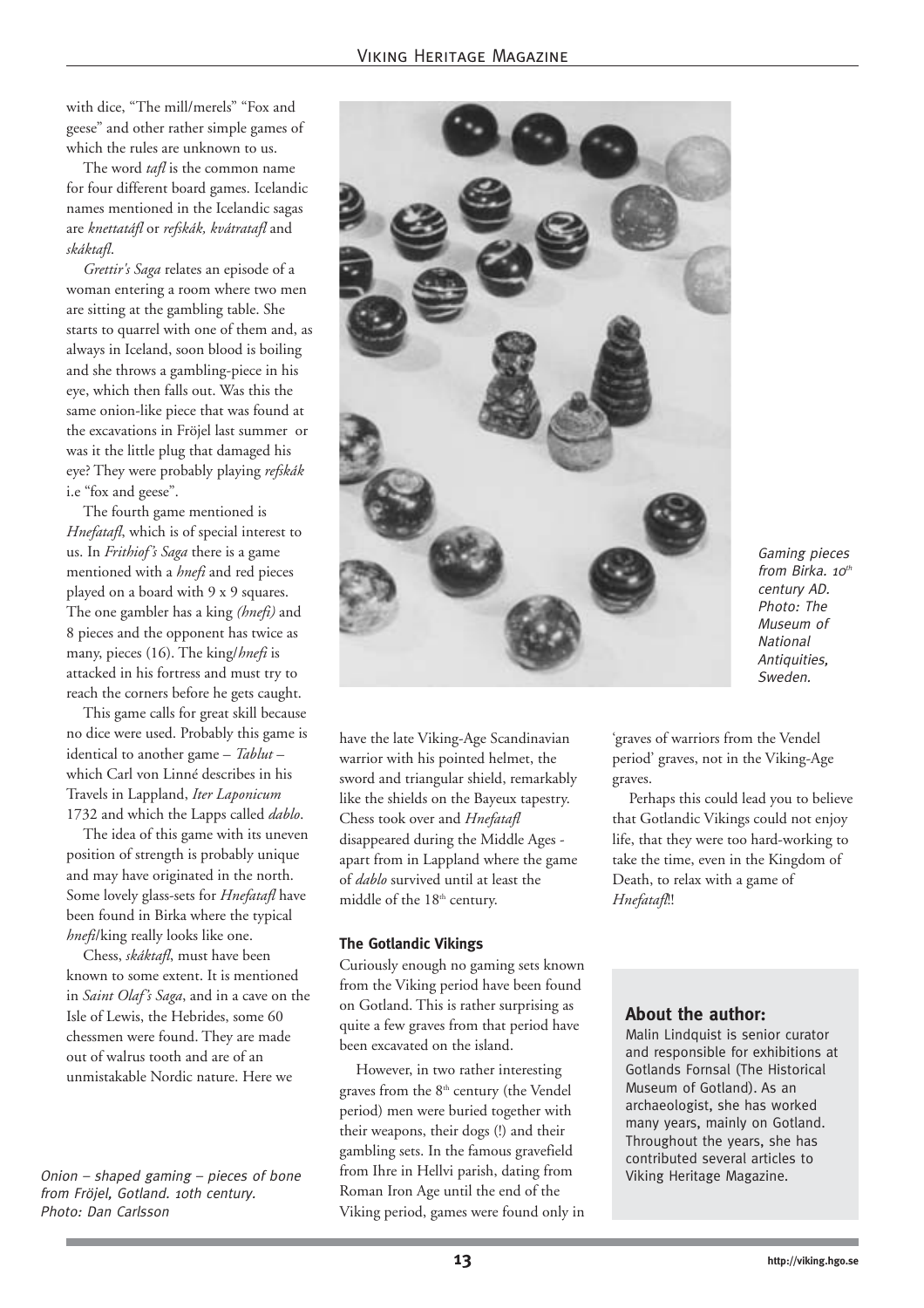# **The Ladby Ship Museum**

#### By Bodil Holm Sørensen

In Viking Heritage Newsletter 2, 1997, I had the opportunity to write a short presentation of the Ladby ship grave along with the preservation work that had to be done to save the ship. In the following text I would like to present details of a number of results until the present.

#### **New research results**

During the time that has passed, an extensive, excellent research project based on the ship grave has been carried out. It is a Ph.D. dissertation made by Anne Christina Sørensen, presently under publication, entitled *"Ladby. A Danish Ship-Grave from the Viking Age"*.

The results of the dissertation are numerous, for instance it has established that the find contains more fragments of objects than had been assumed up to now. A number of previously unobserved prehistorical artefact types, such as some very distinguished knives, have appeared. X-ray photography of the grave goods has unveiled that many of the iron objects have been decorated with inlays of other metals and it has been proven that the grave contained a wooden bucket as was the case with some other very rich graves (Oseberg, Søllestad on Fyn). Finally, accelerator dating has made it possible to get closer to dating the burial. This is of

great importance, as the grave goods in some cases consisted of "antiquities" which could not be used in dating the funeral itself. The antiquities could be either goods from plundering or those acquired in an honest way and inherited.

Among the many exciting new observations are some that speculate on whether plundering has taken place. For instance Anne Christina Sørensen has been able to prove that a large part of the grave goods has been removed from the actual grave whereupon they were broken to pieces and the smallest parts of them shovelled back into the hole.

This brutal ravaging corresponds to what is known from other big ship graves and everywhere the scenarios indicate that it is a case of power manifestations, not moving of a beloved dead to a Christian grave nor a simple grave plundering.

#### **Ship-building – small and somewhat bigger**

In 1997 a boat-builder, Vibeke Bischoff, made a cardboard model of the Ladby ship in the scale of 1:10, which was seen to be preparation for a wooden model also in the scale of 1:10 and, in the long run, a "real" full-size copy.

The wooden model has been a part of the museum's exhibition for a long time, where it illustrates in a fantastic way what the ship looked like in its days of



The model has arrived at the Ladby Ship Museum and the boat-builder Vibeke Bischoff (to the right) is telling about the huge reconstruction task. Photo Eigil Nikolajsen, Ladby Ship Museum.

prosperity. The colours of the upper plankings are based on the yellow and blue colour fragments that were found during the investigation in combination with what else is known about the colouring of ships from this period. The sail has stripes in the same colour.

The museum has also been involved in another entirely different boat project in which we have helped seek information in connection with a local carpenter who was building a so-called *esping*. A carpenter named Arne Jensen is interested in old craft traditions and he wanted to try to build an esping. He asked the Ladby Ship Museum to help him to find literature and contact people with knowledge of this boat type. No sooner said than done; in early summer Arne Jensen hollowed out and stretched out his boat, with good help from a team of volunteers. The builder says that the result is somewhere between his wildest expectations and worst forebodings. The hollowing and stretching went very well and now we consider this a great pioneer work that has yielded a lot of useful experience and generated several specific questions. When these have been answered we will start work with esping no. 2 (and no. 3?) under the museum's auspices. Arne Jensen will lead the work together with a team of enthusiastic volunteers.

#### **The protection of the grave – a successful project**

The problems with damp that threatened to destroy the ship grave have now been eliminated thanks to the radical rescue work that we were about to begin when I wrote my last article. The work was carried out almost without problems. When I write almost it is because there was one period when we really had challenges of a special calibre. The first time was when the drill ran into a very large stone (a purely geological phenomenon that was also noticed in other places in the area). The steerable drill was to be led underneath the stones and further on underneath the imprint of the ship. We were successful!

The next time was when the ground under the ship proved to consist of silt. Due to that the personnel could dig further in underneath the grave in fairly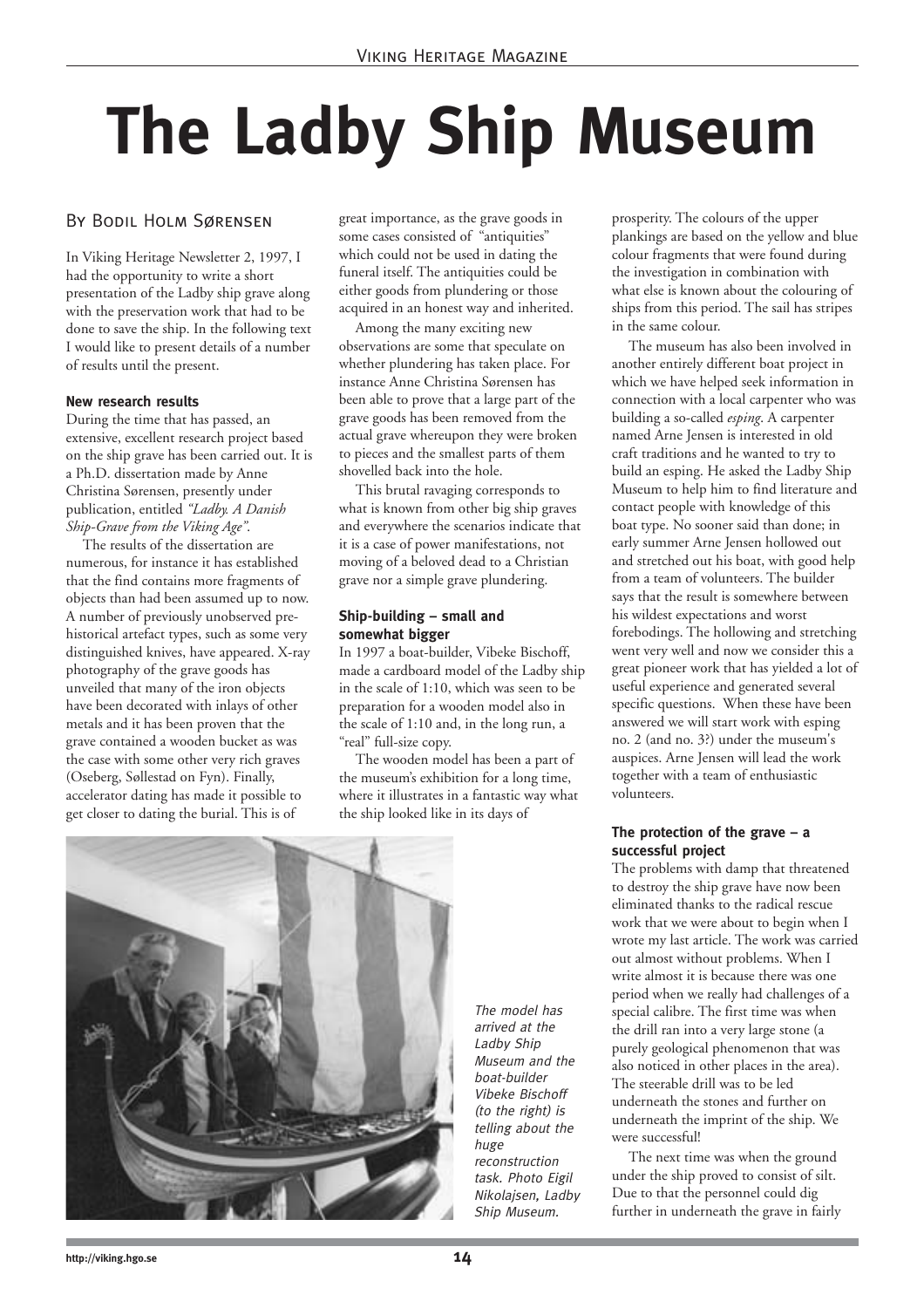short stages. Even this was a success. Now we have a low inspection cellar beneath the whole ship-museum and a ship grave without moisture problems. Here I must mention that we found nothing interesting, from an archaeological point of view, neither when we excavated in the test area next to the mound nor underneath the ship.

#### **Ways of spreading information**

We have many different ways of spreading information at the museum. Some of them are directed towards school children while others are aimed at the general public. One of the new features was a Viking market, that took place on August 11–12, 2001, where the actors were "Odins Vi" – a Viking group. As the name implies they have their homes in Odense, but are connected with the Ladby Ship museum.

With the Viking market an old dream came true, in that we have felt a need to show more aspects of the Viking Age than the ship grave and the museum. This had to be done in a way that could be understood by everyone, no matter age or nationality.

Odins Vi has a wide range of craftsmen at its disposal: mail-makers, blacksmiths, silversmiths, fur traders, basket-makers and others, and with their enthusiasm and serious approach to the period, we felt that the task was in good hands. This proved to be true: There was good trading at the marketplace and the guests stayed for a long time. The public was very inquisitive; many wanted to know more about the



The thrilling process, where the esping is stretched out over the glowing charcoal, is in full process. Arne Jensen has his back towards the camera. Photo Bodil Holm Sørensen, Ladby Ship Museum.

tents and the beautiful clothes. The typical visitor looked at the marketplace, perhaps bought something, went to the ship grave after that, and then returned to the marketplace to sample some food and drink.

In the near future we hope to be able to complete the plans for the reconstruction of a Viking house on "Bytoften" in Langeskov Kommune (about 15 kilometres south of Ladby) and to find the proper financing to realise the plans. During archaeological investigations a

couple of years ago, building remains were found that, including periods with no finds, extended over a period from the Bronze Age to the Middle Ages. The museum already uses the area for information purposes but we need a house. Partly we have a practical need for accommodation and partly we would really like to be able to give people the special experience it is to see pre-historical buildings arise in three dimensions.

#### **The future**

Ladby Ship Museum is the youngest department of the Museums of Kerteminde and Environs and to a large extent we are always at beginners' level. Soon we hope to be able to start preparations for building a new exhibition hall and in this way also solve some of the most urgent locality problems for the archaeological work.

#### **About the author**

Bodil Holm Sørensen, Ph.D. in Aarhus, Denmark, 1990 (thesis: Bride Silver Depots from the Viking Age in Denmark). Since 1996 she is employed by the Museums of Kerteminde and Environs as director of the Ladby Ship Museum. Her work also includes archaeological commissions for the surrounding districts

Email: ladmus@post.tele.dk



The drilling has started in the area at the entrance of the ship grave. There a temporary footbridge is placed so that the public has access to the ancient monument during the process. Photo Eigil Nikolajsen, Ladby Ship Museum.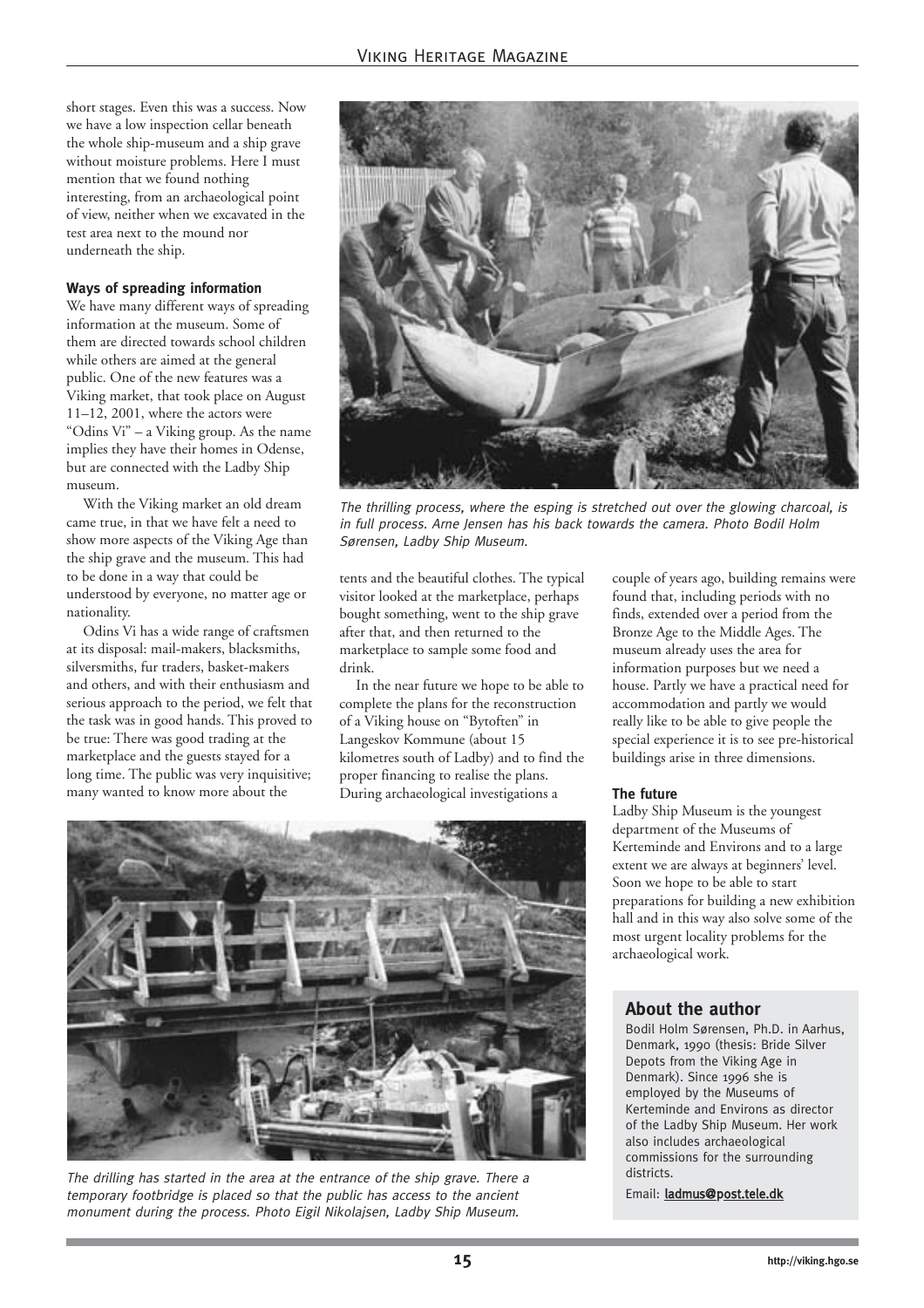While the historical veracity of the Icelandic sagas is still subject to intense scholarly debate, recent studies, alon with emerging archaeological evidence, cast new light of these millennium-old documents. Increasingly subject to intense scholarly debate, recent studies, along with emerging archaeological evidence, cast new light on class literature, the works of the saga writers open a window on Viking Age society – not only on its vibrant myths and raging feuds, but on the equally intriguing dimension of pioneer survival. The sagas reveal much about the politics, local customs, and cultural and legal codes, which shaped this Viking Age North Atlantic settlement and steered its development as an essentially peaceful and sometimes egalitarian republic.

Iceland was an island society of Norse settlers with no kings or warlords, no towns or villages. Its rugged volcanos, glaciers and lava deserts loom amid its fertile valleys, and this country is unique in being the only European society whose historical origins are widely known. Our knowledge today of this society comes thanks to the works written down between 1100 and 1300 in Iceland, sources that include histories, laws and sagas, and which together chronicle the medieval state's formation during the Viking period.

"From social-historical and anthropological viewpoints, early Iceland is a fascinating social laboratory," says Jesse Byock, an archaeologist and professor of Old Norse and Viking history and literature at the University of California at Los Angeles. Byock draws from extensive research into the sagas, as well as state-of-the-art archaeological finds, in his most recent book, *Viking Age Iceland*, (Penguin, 2001). This cutting-edge socio-historical study explores the first centuries of the Old Icelandic Free State in the period from the 10<sup>th</sup> to the mid-13<sup>th</sup> century.

The emphasis in *Viking Age Iceland* is not the sagas' colorful pagan pantheon–the mythical Nordic deities and the accounts of their supernatural intercessions in the lives of kings and commoners. Byock's main interest is the practical everyday existence of Norse and Celtic immigrants eking out a living 1,000 years ago on this remote subarctic island.

This well-written book takes up a wide variety of subjects, including the social fabric, domestic realities,

cultural codes, politics and the legal infrastructure, and the mechanisms that defused conflicts among the fiercely independent early Icelanders. What emerges is a picture of a people who had an extraordinary opportunity to shape their own destiny. Essentially, theirs was a successful experiment in proto-democracy with strong egalitarian processes.

Of importance for comparative studies of the Viking Age, Byock's study of this Viking society sheds light on life throughout the medieval north, and he notes that there are significant differences between the island

society and the rest of Scandinavia. Here the analysis is skillful, logical and sophisticated, with Byock stressing that Iceland was a decentralized community, a land of farmers and small scale chieftains. While the Icelanders were obsessed with the operation of law, the country was run without a formal law enforcement or an army.

Plumbing the sagas, and weighing the anthropological, literary and legal evidence he supports his conclusion with research in archaeology, law and other disciplines. In *Viking Age Iceland*, Byock has recreated a multifaceted scenario of Viking Age life from the



### **Life in the Viking No Research Opens W on "Otherwise Log**

By Judith Gabriel Vinje

settlers' survival strategies to the roles of women, from farming techniques in this harsh environment, to the influence of the conversion and the development of the church. As such, the book is a vivid companion to reading the sagas, shedding light on many of the elements in the literature, particularly the legal and political aspects of early Icelandic society.

Byock first focused on the topic of feuds in an earlier book, *Feud in the Icelandic Saga*, (University of California Press, 1982) He also wrote *Medieval Iceland: Sagas, Society and Power,* (University of California Press, 1988). Both books are widely used as standard texts in universities throughout the world, from Japan to Russia. But

> *Viking Age Iceland* goes further than the previous works, exploring not just how the society came into being but how the people actually lived.

> The result is a book brimming with details about everyday life on the isolated island, that not only looks at the social order but also considers the challenges presented by the unusual ecology. We learn what the Icelanders ate, how they built their homes and fashioned their latrines. With a shortage of good building wood for ships or houses in a land rapidly shorn of its native supply, the new immigrants turned to driftwood, and primarily to the soil itself, constructing sod and turf dwellings. Drawings and discussions of turf construction are included

in *Viking Age Iceland*, along with maps illustrating sailing routes and landing sites. There are also extremely helpful illustrations of environmental elements such as patterns of fallout from volcanic eruptions to the range of drift ice, and factors which give a geographic focus to early Icelandic settlement and early social development.

Byock brings several disciplines to his work, crossing the boundaries between history, literature, law, and archaeology. A member of the UCLA's Cotsen Institute of Archaeology, his earlier work on bone diseases in the Viking period led him to a study of the

**VIKING AGE**

**ICELAND**

**448 pp.**

**by Jesse L. Byock**

**London and New York: Penguin Books. 2001,**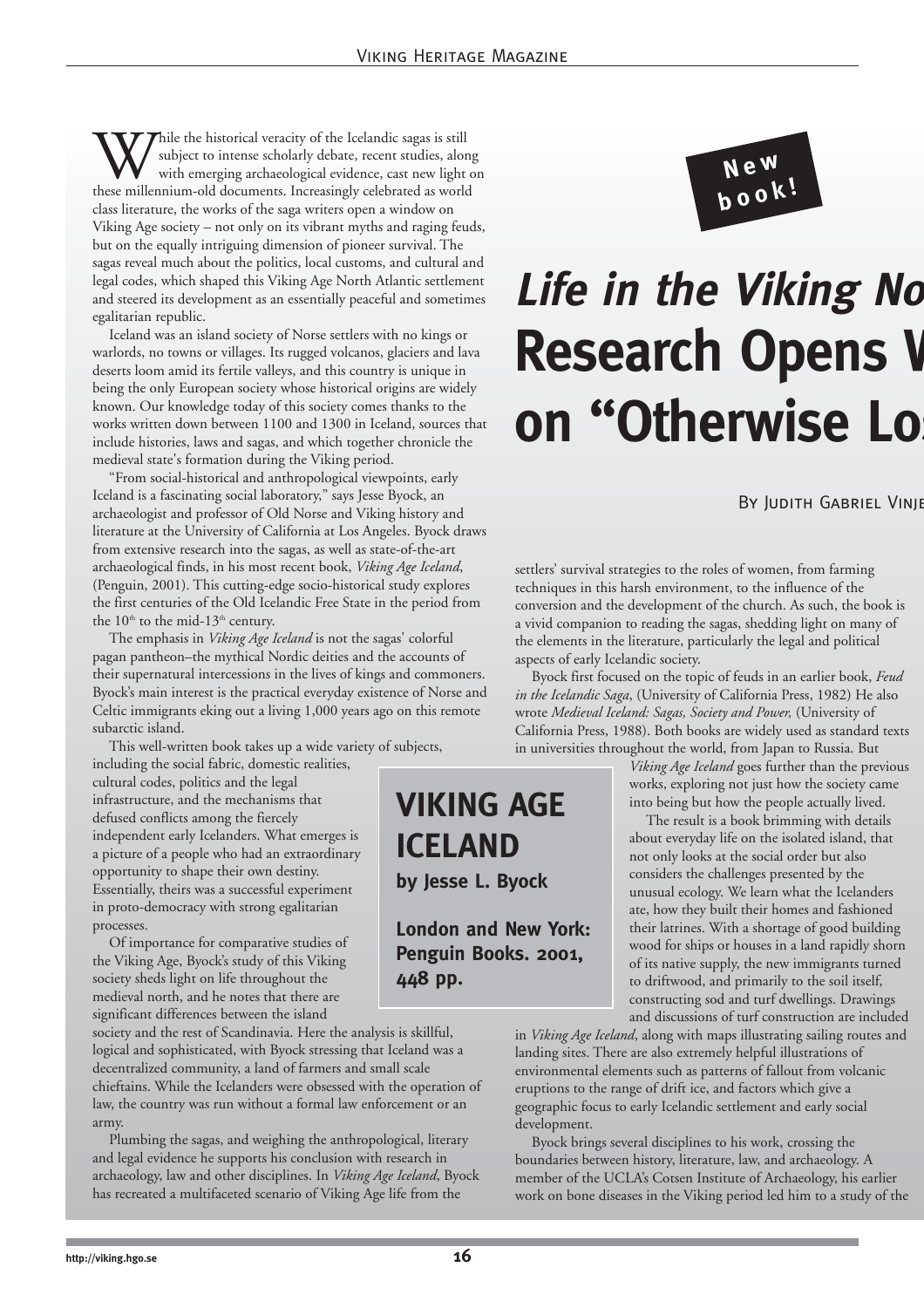The author lesse L. Byock, here in Iceland.

### **orth Atlantic Window st World"**

e



warrior bard Egil, the son of Bald Grim. ("Egil's Bones," Scientific American, Jan. 1995). The work has developed into an on-going dig in Iceland's Mosfell Valley, where Byock has found evidence of an entire Viking Age valley system, a series of early habitations that were engulfed beneath landslides and wind/water-borne soils around the year 1000. Byock and his team return to the site each summer.

And while archaeology is, of course, a major source of data about Viking Age life, it cannot tell narrative stories. "It only records what archaeologists find preserved and can interpret. The history of the Viking Age and later medieval north is fortunate to have the sagas to flesh out the rich archaeological finds," Byock said. Without believing that the sagas provide strict historical fact, he finds that the sagas offer "a wonderfully useful window into a functioning yet otherwise lost world." They offer valuable clues about the underlying structures and cultural codes of the Icelanders, and this careful usage of the sources is what has allowed Byock to explore how Iceland's Viking Age social order came into being and how it functioned

Staking out a position that the sagas are neither historical fact nor complete fiction, Byock writes: "The family sagas are a register of the basic values of medieval Iceland's conservative rural society, yet since the mid twentieth century historians and social scientists have

shied away from using them as sources." In *Viking Age Iceland*, he often turns to anthropology, weighing in an even-handed manner the "series of theoretical obstacles against historical analysis" raised in saga studies debates, and which still inhibit "innovative kinds of socio-literary and socio-historical analysis which could deepen the study of both saga and history." He adds, "Scholars have had difficulty in utilizing these narratives for social and historical

analysis. Not factual history, the sagas are stories by a medieval people about themselves. In many ways, they are rich ethnographic documentation....The sagas are one of the world's great literatures and a knowledge of their social context increases our appreciation of their achievement."

To achieve that, Byock offers much fresh material, drawing on episodes that earlier scholars eschewed, such as *Vápnfirpinga saga (The Saga of the People of Weapon's Fjord)* and *Eyrbyggja saga*. Byock explains that insights he has drawn from these little used sources

> have changed the way he looks at the better known sagas. He also uses the so-called family sagas, which cover everyday issues confronting Icelandic farmers and their chieftains, from land ownership to stolen hay.

Byock brings to his analysis of society and saga a deep knowledge of Old Norse. He has translated several sagas, *The Saga of King Hrolf Kraki*, the mythic-legendary epic about ancient heroes and warrior queens of Denmark and Sweden. This new translation with Penguin (1998) makes this important Norse version of *Beowulf* readily accessible in the English-speaking world. He has also translated *The Saga of the Volsungs: The Norse Epic of Sigurd the Dragon Slayer*, one of the great works of world literature that is highly instructive as to ancient Scandinavian custom and moral codes.

From the saga accounts to the fallout of volcanic eruptions, *Viking Age Iceland* contains vivid accounts of Viking life. Written in a manner that is both approachable and fascinating, it will surely become

essential reading for those interested in the Viking period. For the larger study of western Europe and early societies in general, this new book will open up the sagas and other Norse sources about life in the Viking north Atlantic to the broader appreciation they have long deserved.

JESSE BYOC

VIKING<br>AGE

ICELAND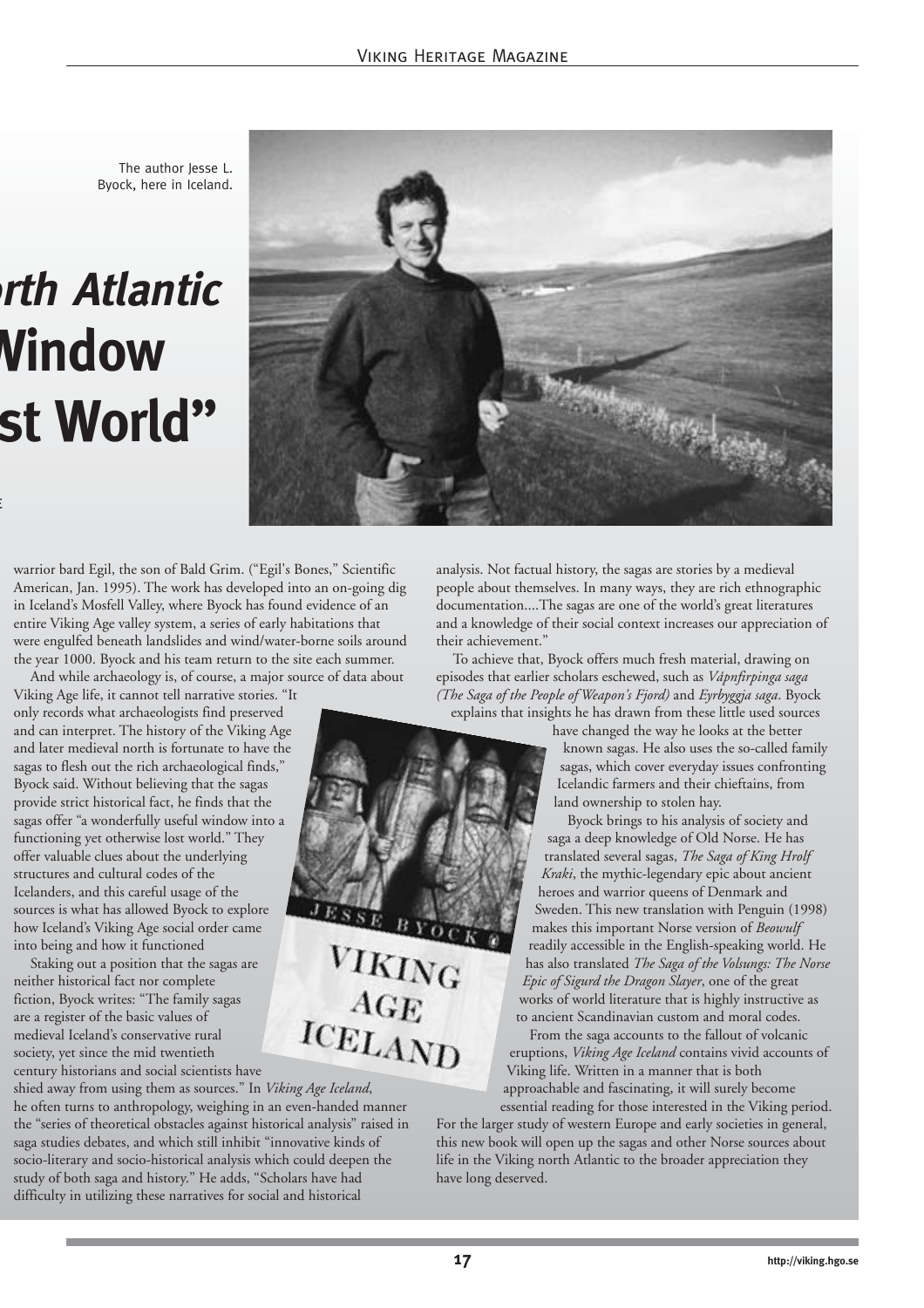

ET CEDIDERUNT QUI ERANT CUM HAROLDO And those who were with Harold fell

# **The Bayeux Tapestry**

#### by Florian W. Huber

**More than 900 years have passed since the Bayeux Tapestry was made - this unique cultural and historical monument featuring the series of events in England and Normandy which led up to the invasion by William the Conqueror in 1066 and culminating with the description of the famous Battle of Hastings. The Bayeux Tapestry gives us detailed impressions and information about human life in the late Viking Age.** 

#### **The material**

The Bayeux Tapestry, a pictorial hanging of linen, is a little over 230 feet (70 m) long and about 20 inches (50 cm) wide. It is obvious that it once was even longer, because the border running above and below it is intact at the left end, but missing on the right where the material has been torn. The long strip of linen is made up of

eight bands sewn together.

The embroidery is sewn with two-ply wool yarn; the main stitches used are stem stitch and laid-and-couched work. All the outlines and the beautiful inch-high letters (Latin) of the inscriptions are sewn in stem stitch. Perhaps the use of these humble materials has enabled this work of art to survive while so much other contemporary handicraft, adorned with pearls and precious stones and worked in gold thread, has perished through warfare and looting.

#### **The colours**

Today we can distinguish eight colours or shades in the wool used. The five main colours are terracotta, blue-green, lightgreen, yellow-brown and greyish-blue. Yellow, dark green and very dark blue, which can almost appear black, are also used. Where there should be skin colour, the linen is left bare. How much the original colours have faded, or otherwise changed, is not possible to ascertain. Despite the rough treatment and the unsatisfactory storage of the tapestry through the centuries and not least thanks to the excellent restoration work and display, the colours remain surprisingly bright and clear today.

#### **Who made the tapestry and where?**

In its entire style and technique, the Bayeux Tapestry closely resembles other pictorial

productions from the later half of the 11<sup>th</sup> century. But who was responsible for producing it and where was it made? It is quite certain that the tapestry was made by women, and the names of several women of that time who were renowned for their handicraft are known, for instance, Edith, the wife of Edwarth the Confessor. But in any case, this question is still not to be answered.

Where was the Bayeux Tapestry produced? Today, most researchers say in England, and they base their assumption on several facts. At that time there was a renowned school for decorative embroidery in Canterbury, the county town of Kent. The style and the technique of the hanging also points in the direction of that school. Secondly, it has been established that the details of a number of scenes are clearly inspired by illustrations in Anglo-Saxon illuminated manuscripts from the 10<sup>th</sup> and 11th centuries and that the vivid and stirring character of the many scenes, as a whole, bears the stamp of Anglo-Saxon tradition more than any other.

While it is likely that the embroidery was made by women, there is no doubt that the design was made by a man. The detailed representations of military equipment, fiery war-horses and extremely realistic battle scenes dispel any doubt. Presumably the entire hanging was designed by one man, for in spite of the wealth of variety in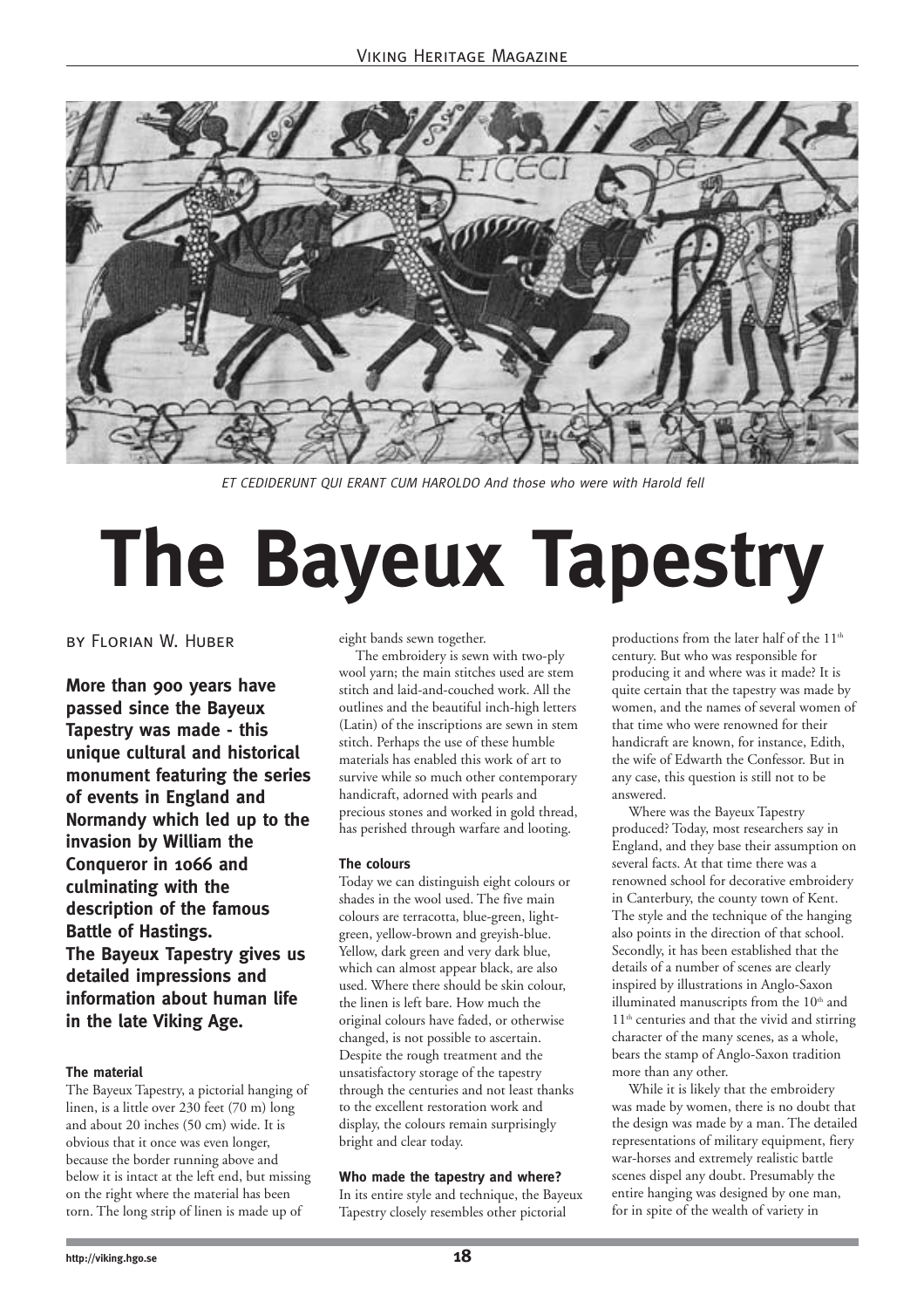content, there is a striking homogeneity in the entire pattern of the tapestry.

#### **Comparative Objects**

Woven or embroidered figured hangings narrating heroic deeds in the sagas, or reproducing well-known religious subjects, were quite common even in pre-Viking times. Festive halls were decked with hangings, as was already related in the 8th century saga about Beowulf.

At Oseberg in Norway a ship burial find from Viking times, about 850 AD, indicates that the woman's burial chamber had been decorated with figured hangings of which some fragments still remained.

German and French narrative hangings from the 11th and 12th centuries are known, but on the whole very few, mostly fragments, have survived.

#### **The content of the tapestry**

The series of incidents depicted in the Bayeux Tapestry, and recounted in Latin in summary texts on it, took place in England and in the French Duchy of Normandy. They occurred in the years 1064-1066, when Svend Estridsen reigned in Denmark and Harald Hardrada in Norway.

The main persons are the English Earl and later King, Harald Godwinson and the Norman duke William, called "the Bastard" on account of his illegitimate birth, and later "the Conqueror" after his conquest of England. Its main theme is William`s



HIC NAVIS ANGLICA VENIT IN TERRAM WILLEMI DUCIS Here an English ship came to Duke William's country

invasion of England in 1066 with its culmination in the depiction of the Battle of Hastings on October 14 the same year. A third person who appears several times is William's half-brother, Bishop Odo of Bayeux. Modern researchers are of the opinion that it was Bishop Odo who had the tapestry made to adorn his new cathedral, consecrated in 1077.

Figured hangings like the Bayeux Tapestry would have been accessible to ordinary people, at any rate on certain occasions; thus being used in much the same way as medieval frescoes, not only to decorate a church interior, but also to tell an edifying story to the many illiterate people of those times.

### **Li grave-field at Fjärås Bräcka, Sweden**

Li grave-field, dating from the Iron Age to the Viking Age, is one of the finest of its kind on the West Coast of Sweden, see photo on the front page of this issue.

Here the visitors are able to see 127 bauta stones (uncut memorial stones without inscriptions), 4 burial mounds, 26 round stone circles and 13 ship barrows. The biggest stone, called *The Frode stone* is 4,75 m high. Originally it was more than 7 m, but in the 18<sup>th</sup> century it fell down and was broken. The Frode stone has, according to a legend, got its name from a Danish Saga-King, Frode Fredegode, who is supposed to be buried here.

The grave-field is situated on the edge of a majestic moraine ridge, Fjärås Bräcka, one of Halland's most unusual natural formations. In ancient times, the ridge was an important route and link between the lake Lygnern and the sea.

In the northern part of Fjärås Bräcka's west slope the remains of a Viking-Age settlement have been found. The Bräcka ridge was probably stripped of its forests as early as the Iron Age. Until the beginning of the 20<sup>th</sup> century, the countryside was predominantly open heather moors, fields and meadowlands.

The Fjärås Bräcka outdoor museum is located on the Bräcka ridge. Information boards and a nature trail provide visitors with an in-depth picture of the wildlife and culture of the area.

The reason the Bayeux Tapestry occupies a quite unique position among pictorial hangings of the period is partly that it is so large and so well-preserved, and partly that it depicts a series of historical events wellknown from literature, which is possible to confirm, and indeed, in some cases, to supplement. The invaluable significance of the tapestry for cultural history lies, among other things, in its vivid and detailed representation – though often stylised and sometimes almost naive - of a number of features of both daily life and warfare.

Today, the tapestry can be admired in the Museum of Bayeux, France.

This article is just a very short introduction to the extensive subject of the tapestry, for more information take a look at the following books:

*David C. Douglas:* William the Conqueror. London 1964

*Wolfgang Grape:* The Bayeux Tapestry. Munich 1994

*Sten Körner:* The Battle of Hastings, England and Europe, 1035-1066. Lund 1964

*Mogens Rud:* Der Teppich von Bayeux. Kopenhagen 1996 (also available in English, Danish, Swedish and French)

*Frank Stenton (editor):* The Bayeux Tapestry. London 1965

*David M. Wilson:* The Bayeux Tapestry. London 1985

#### **About the author:**

Florian W. Huber studies Archaeology, Scandinavian Languages and Anthropology in Kiel, Germany. e-mail: flohlys@yahoo.de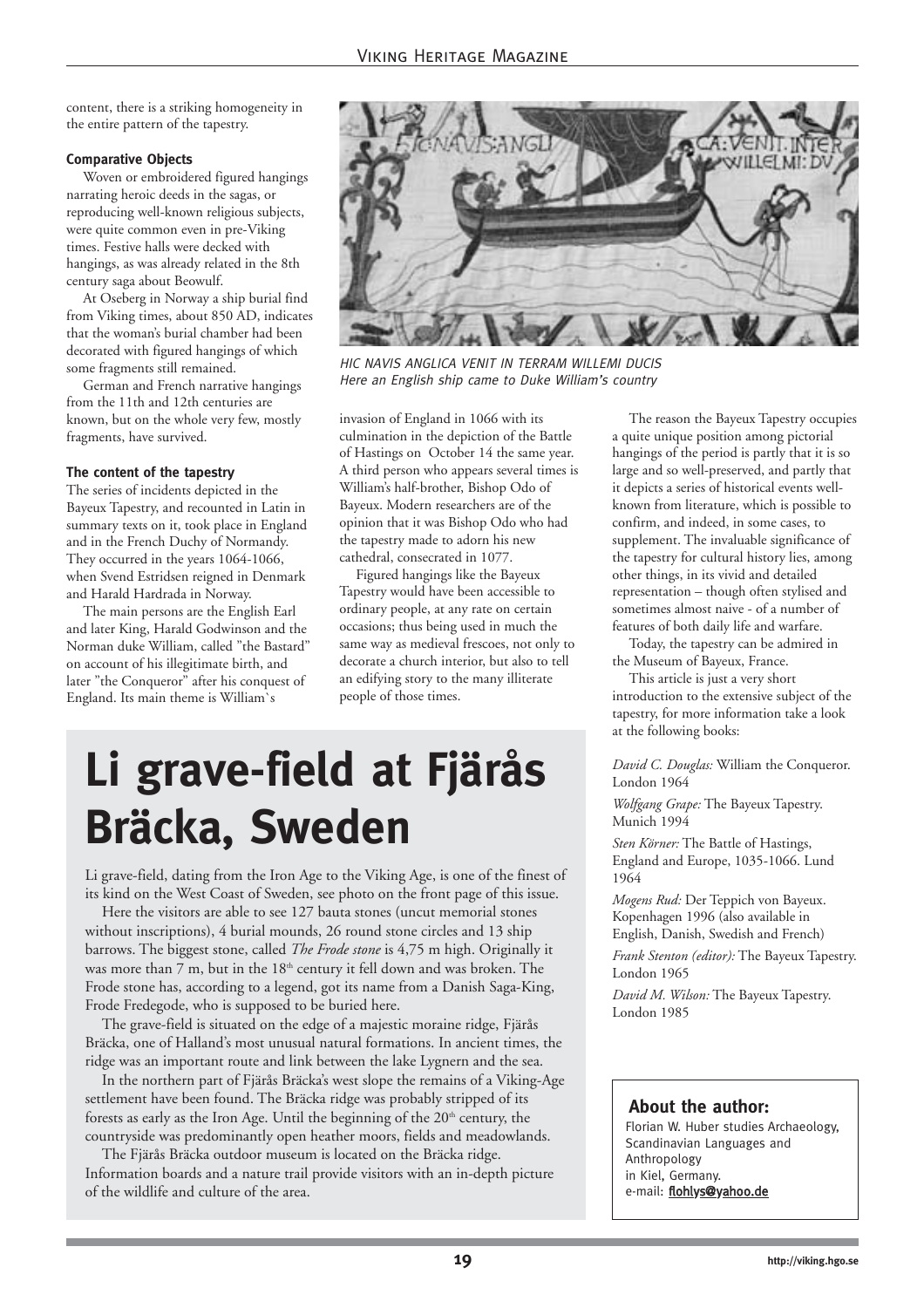# **DESTINATION VIKING**

#### By Geir Sør-Reime

Details of the new initiative called Destination Viking have already been published in the Viking Heritage Magazine twice (Nos. 3/00 and 2/01). We are now actively seeking partners across the North European area to join in the new project. The new initiative incorporates a number of sub-projects and sub-themes. Even different funding sources are involved.

A separate project, although linked to the main project through co-operation agreements will be a Socratesfunded (EU's funding for school activities) project focusing on the use of Viking villages in an educational setting – "teaching Vikings the Viking way".

The main project is meant to be co-funded by the Interreg IIIB programmes in the Baltic Sea, the North Sea, Northwest Europe and the Northern Periphery.

There will be a number of distinct, area-specific issues covered by each of these subprojects. In addition, there will be a large number of joint activities. The running of the whole Destination Viking project will be co-ordinated by a joint board, although each of the Interreg IIIB projects will be autonomous.

The joint activities will include:

- continued development of a Vikingrelated web-site
- continued publication of the Viking Heritage Magazine
- a new, enlarged guide-book to Viking attractions, "Follow the Vikings"
- a complete marketing "pack" for marketing Destination Viking
- joint courses and conferences to improve quality and further networking.

These joint activities will, of course, make up a considerable part of the project, but the larger part of the funding will be used towards destination

development and destination improvements. This is very similar to what was done in the now-completed North Sea Viking Legacy and BALDER/Via Viking projects, funded by the Interreg IIC programmes (in the North Sea and the Baltic Sea, respectively).

In Destination Viking we will focus mainly on the maritime aspects of the Viking legacy in our site development and



#### **DESTINATION VIKING NORTH SEA G** VIKING

improvement programme. The Vikings as seafarers, ship builders, port builders and traders will be particularly enphasized.

**DESTINATION**

**BALTIC SEA**

Within each geographical region, the emphasis could vary a bit. For instance, the Northern Periphery and North Sea sub-projects could co-operate on activities linked to the famous Voyage of Ottar, from Northern Russia to Haithabu and then over to England. Similarly, the adventures of king Olav Tryggvason could be the theme of a joint Baltic and North Sea co-operation, and of course St. Olof (Olav Haraldsson) would be a suitable theme for a similar project.

The Viking raids, settlements and take-over (permanently or temporarily) of areas along the southern shores of the North Sea and the Channel, along with

the Danish rule in larger parts of England could be another theme, as could the Norse activities into the Irish Sea through the Orkneys and Shetlands, in Ireland, the Isle of Man and the Western Isles.

The Destination Viking project will be open for all actors on the Viking scene:

- museums
- visitor centres
- authorities and others managing and doing presentation work at Viking sites
- Viking villages
- Viking re-enactment groups
- fighting groups

The funding of the Interreg IIIB projects will require 50% partner funding and 50% EUfunding. Probably, around 25% of the total budget will go towards joint activities like publishing the magazine, maintaining the web-site, organising conferences etc. (In the current North Sea Viking Legacy project, 16.7% of the total budget went towards such costs, which proved too  $\vert_{\alpha w}$ 

Partner meetings on national or regional level will now be arranged throughout the eligible area. At these meetings, partner contributions and details of

the project programme will be discussed and settled. Applications for Interreg IIIB funding are expected early next year.

Anyone interested in participating in any of the planned activities should contact the project co-ordinator, Mr. Geir Sør-Reime at Rogaland County Council immediately.

#### E-mail address is gsr@rfk.rogaland-f.kommune.no

and phone is +47 51 51 68 55 (or mobile +47 918 84 190) and fax +47 51 51 66 74.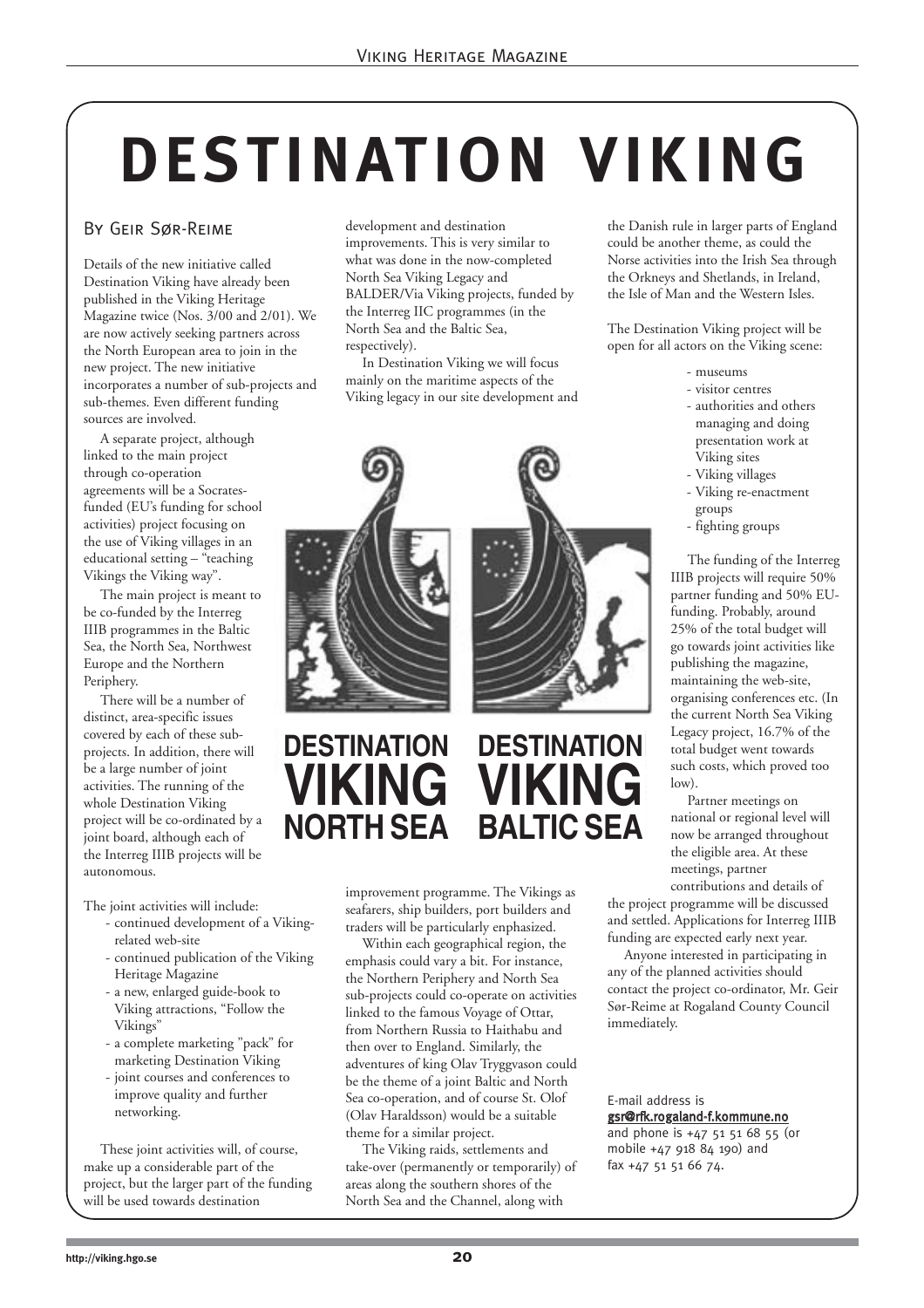### **Protecting the Viking Heritage!**

#### By Christian Runeby

The sensational find of an enormous silver hoard at the location of a Viking-Age farm at Spillings on Gotland has once again put the focus on the fact that there are exceptional archaeological artefacts still hidden in the cultivated fields on Gotland. In the fields beside these Viking-Age treasures, ploughedover Bronze-Age cairns, astonishingly wellpreserved bone material from Stone-Age settlements and much more are also found.

The Viking hoards form an important scientific source for understanding daily life on a Viking farm and the society in general. Internationally they are also an important material for numismatic research since the majority of all English and German Viking-Age coins found until today are from Gotlandic Viking-Age treasures. The hoards can clarify the picture of the international monetary system at the time.

How we can best work in and preserve these archaeological sites is not completely obvious since threats remain despite the many good possibilities and methods.

Protection of the Swedish cultural heritage has a long history. As early as the  $17<sup>th</sup>$  century the first act for the protection of ancient monuments and sites was declared. At that time the monuments were considered royal property. Today the protection has developed into a law, which ensures public access to the cultural heritage of Sweden; history is a part of every citizen's common right. The Cultural Heritage Act very clearly states that it is a joint responsibility for authorities, enterprises and individuals alike to protect our ancient monuments and sites. Damaging these environments is forbidden and only in exceptional cases can permission be given for archaeological excavations due to land exploitation or for scientific purposes. The goal is a protected and accessible historic landscape. However this is not uncomplicated. Protection must be co-



The excavation of the Spillings' silver hoard, Gotland, in 1999. Photo Dan Carlsson.

ordinated with other interests of society and the right of common access also means that everybody who visits the monuments and sites must respect their protection.

The Gotlandic Viking Age has left an enormous, rich material. A small amount has been excavated but our knowledge of Viking-Age society on Gotland is still very incomplete. One reason for this is that the Viking-Age settlements are very often hidden under present-day habitation or in the agricultural landscape of today. Many of the Viking farms, of which there were an estimated 1500 on Gotland, are situated in the cultivated fields of the present day farms. It is inevitable that the ongoing farming activity in one way or another damages the underlying archaeological remains.

Therefore identifying and defining the



Some pieces of the Spillings' silver hoard are found. Photo Dan Carlsson.

borders of these Viking settlements is an important archaeological task on Gotland, in order to better protect them. Many different methods and sources are used in this work: historical maps, archaeological and landscape inventories, geological and chemical analyses and, of course, the use of metal detectors. The metal detector is an important archaeological tool but has also proven to be a curse and threat to our Viking fortunes as it has been used for illegal treasure hunting. Problems with treasure hunters have been so great, especially on Gotland with its wellknown Viking sites, that it has been necessary to prohibit all private use of metal detectors in Sweden.

In the future the Gotlandic Viking-Age farms will be able to tell us much more about the way of life of the Vikings and their society. Therefore it is very important that we protect these archaeological remains against the threats of plundering and destruction in every way we can.

#### **About the author**

Christian Runeby is an archaeologist working at the County Administration of Gotland, Sweden, as a Deputy Director of Monuments and Sites. The County Administration is responsible for the monitoring and maintenance of the archaeological sites on the island.

E-mail: Christian.Runeby@i.lst.se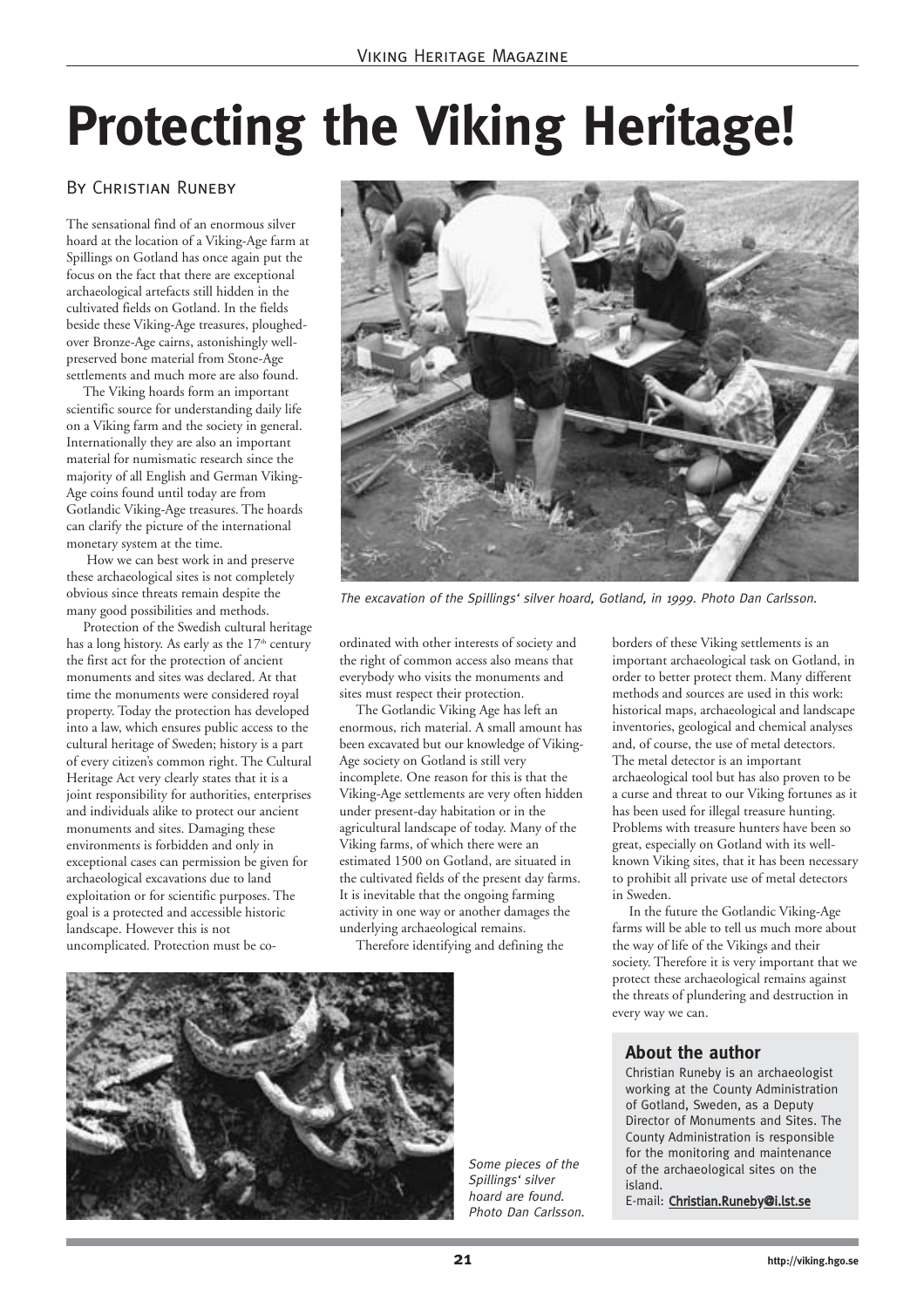#### **Ne<sup>w</sup> bo<sup>o</sup>k! The Nine Worlds: A Dictionary of Norse Mythology**

By Douglas "Dag" Rossman

In *The Nine Worlds: A Dictionary of Norse Mythology*, author Douglas "Dag" Rossman provides readers with an annotated list of the principal mythological beings, places, and magical implements mentioned in the Eddas - tales of Viking Age Scandinavia. But *The Nine Worlds* is more than a handy reference book, for its thoughtful preface places Norse mythology in a context we can understand today. In it, Rossman explains, in fascinating detail, the Viking-age belief system.

"By exploring these myths," Rossman asserts, "we will come to better understand our ancestors and, hopefully, ourselves." Rossman's perspective on the Norse myths is "not that of a scholar of mythology, but rather that of a storyteller who has been attracted to power, the tragedy, and, yes, the humour of the Norse myths"

Known for his passionate retellings of Norse myths and Viking tales, "Dag" Rossman is a gifted storyteller who shares a passion for Norse mythology with his wife Sharon, an artist. A dozen of Sharon Rossman's detailed pen-and-ink illustrations illuminate the text of *The Nine Worlds*.

*The Nine Worlds: A Dictionary of Norse Mythology* (\$8,95, paperback) is available at bookstores and Scandinavian gift stores in the United States, or directly from Skandisk, Inc., 6667 West Old Shakopee Road, Suite 109, Bloomington, Minnesota, 55438.

Telephone: (952) 829-8998 or (800) 468-2424; Fax: (952) 829-8992.

### **Viking Discovery. L'Anse aux Meadows**

Written by Joan Horwood Illustrated by Bill Ritchie ISBN 0-920502-50-4 Published by Newfoundland Historic Parks Association, St. John's, Newfoundland.

The book *Viking Discovery* summarises the mystery and drama surrounding the founding and rediscovery of the legendary Vinland so extensively referred to as "the new colony" in the Viking Sagas.

In the first part of the book Joan Horwood describes the discovery of North America by the Vikings, based upon the Viking Sagas and the sea voyages of Eirik the Red and Bjarni Herjolfsson. From the Sagas, dated back to the twelfth century, we can learn about how Bjarni Herjolfsson first came to

accidentally see the new land on his way to Greenland. This discovery led to a number of expeditions, led by the sons of Eirik the Red, to the new world Vinland, named for the grapes they found on their trips.

After having enlightened the reader on the background to the extraordinary discovery in L'Anse aux Meadows, the author

Written by Boughts Dag"s is ritten by Douglas Dag, Ressinant

> accounts for the historians' and archaeologists' search for Vinland. Photographs of the Viking site at L'Anse aux Meadows enhance the text, which reviews the historical and contemporary events leading up to the discovery on the northern tip of Newfoundland.

Ac Nine Head

Joan Horwood was a Newfoundland historian, author and playwright. With her book, *Viking Discovery*, she wanted to help Canadians, Americans and students of history around the world celebrate the major archaeological discovery of the 20<sup>th</sup> century, North America's first known settlement by the European

**bo<sup>o</sup>k!**

adventurers, the Vikings. Labrador artist, Bill Ritchie, has dramatically illustrated the book, giving it an impact that will attract readers of all ages. His drawings of knarrs and longboats are outstanding. Horwood's account is interesting and concise; an excellent source of information relating to this find.  $N \in \mathbb{N}$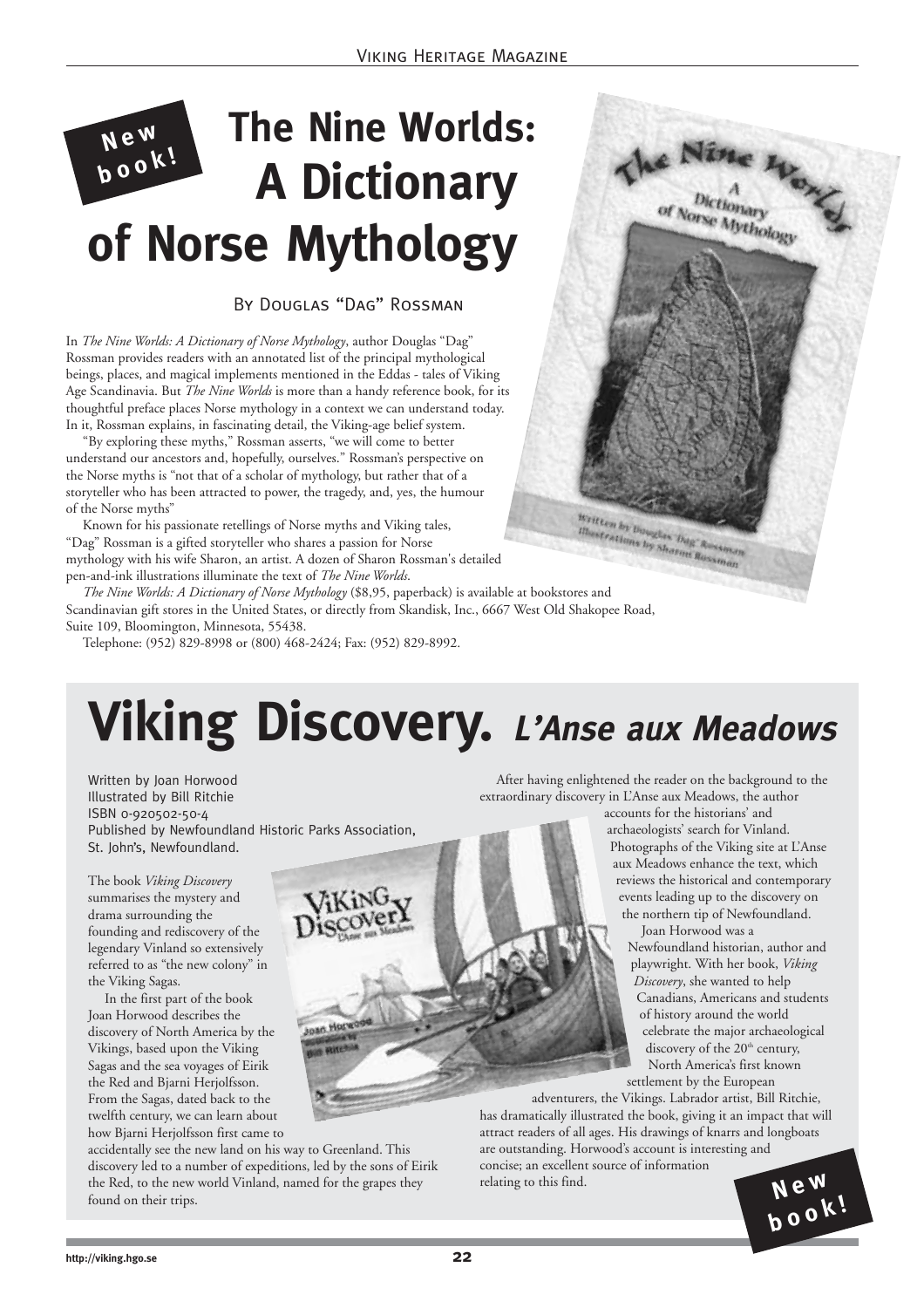*Ask* **Us**

Viking Heritage answers your questions. Editor: Olle Hoffman Send your questions to viking@hgo.se

*appreciate any help that you can give me. Thank you very much.*

#### Hello,

Thanks for your e-mail. I've never heard about such a scenario that you presented. First we need to remember that there were very, very few men who went away on Viking raids, probably only a few percent of the population. Most of the people in Scandinavia had never even heard about other countries, treasures and new discoveries. The second thing is that the women in Scandinavia during the Viking Age were very much respected and they had a lot of responsibility concerning the family and the house and home. To me it sounds very strange that a son would dare to torture his mother if she tried to lead him away from Vikings. Society would surely not have accepted that.

Do you think that the website with this information was serious? There's a lot of strange information to be found on the Internet.

• • •

*Is there any information available about a Viking called Ragner. Any Viking information will be welcome.*

#### Hello,

The Viking I think you're after is **Ragnar Lodbrok**. He was a Danish Viking and a hero in sagas in the Nordic countries. The historical "model" was a jarl at the court of the Danish king **Hårek** and participated in the Viking plunderings of Paris. He was offered 7000 pounds of silver by Charles, the Bald to leave Paris, and he died soon after his return to Denmark. The connection with the famous Lodbrok brothers that fought against king Ella is barely confirmed historically. An Icelandic saga tells us how Ragnar kills a serpent, protected by his hairy trousers. Many of the sagas and myths from the Volsungaand the Nibelung circles can be connected to Ragnar.

• • •

*I read somewhere that the Vikings can be traced as far back as the Stone Age. Is that accurate? I would greatly appreciate an answer. Thank you.*

#### Hello,

I would not say that the Vikings can be traced back to the Stone Age. Viking is only a name for the extremely few Scandinavians who sailed away from their homelands to other places in Europe, Russia, the Middle East and also North America during a limited period of time (most often we talk about the time between 800-1050 AD).

Scandinavians can of course be traced back to the Stone Age, but Vikings are, as mentioned, only a limited number of Scandinavians at a certain period of time. They were not a separate tribe or people.

#### *Hello,*

*I am interested in getting a Viking wedding band that is essentially interlaced serpents or snakes, but the craftsman was unable to tell me what their significance was in Norse folklore. Could you tell me or suggest a website to research this?*

#### Hello,

Thanks for your e-mail. Art for its own sake and in our present meaning hardly existed during the Viking Age. On the contrary, a longing for beauty has been expressed in the line-patterns and the ornamentation of utility objects. The pictures and the patterns probably had a magical meaning, but many pictures have been identified as illustrations to myths and sagas that apparently were known to the public of that time, for instance the sagas about Hild, Völund and Sigurd Fafnesbane (the Dragonslayer).

Perhaps you can find some information at the Viking Answer Lady homepage:

#### http://www.vikinganswerlady.org/

• • •

#### *Hello,*

*I have a question concerning Vikings. I read on a web site about a week ago that the sons of Vikings used to torture their mothers if they tried to lead them away from Vikings. I can't find the site to show you the exact words, but my teacher wants proof that I didn't write that stuff in a report I did and give her that as an excuse. I would really*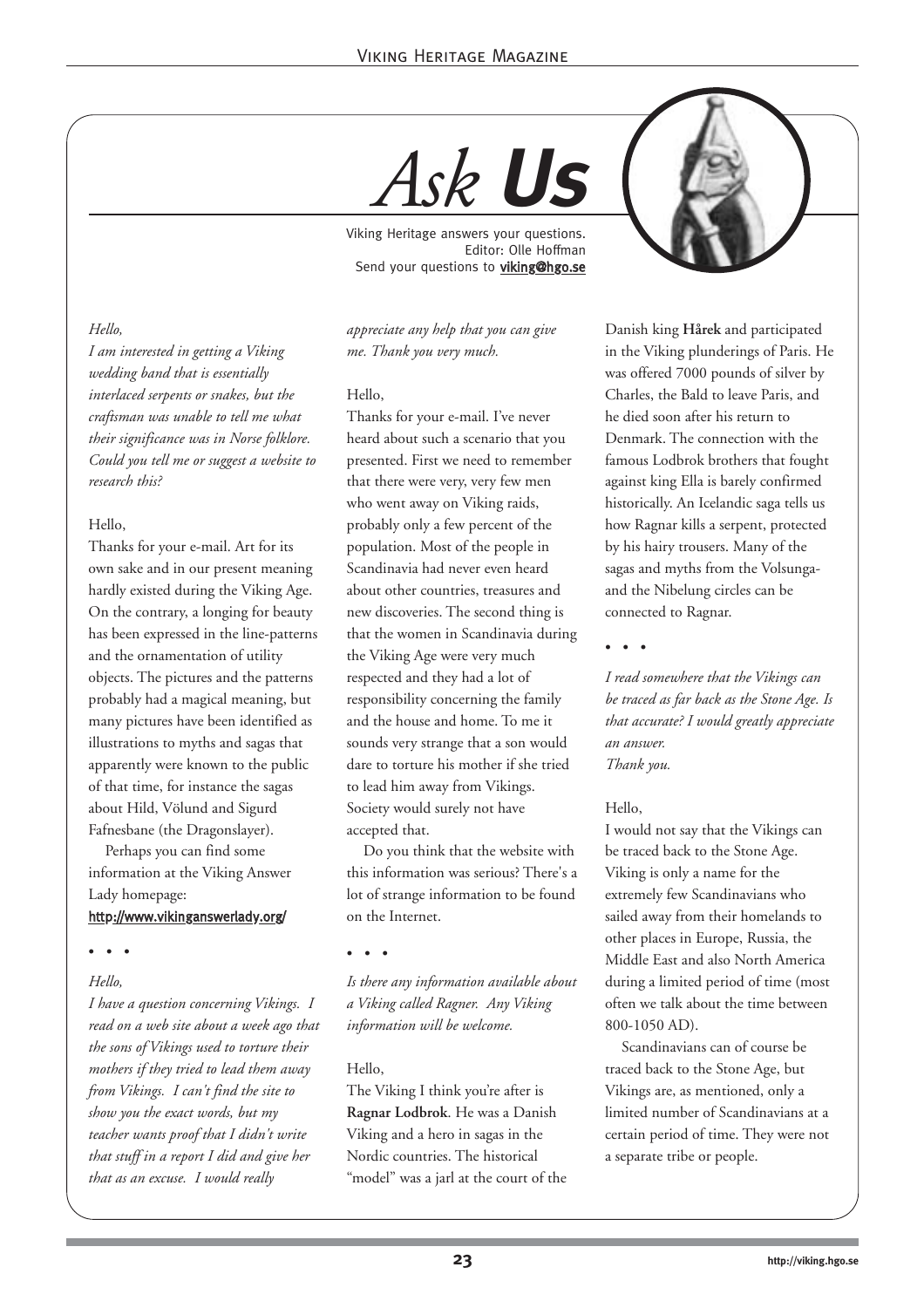**Wolin** is a small island situated in the north-western part of Poland where a Viking market was held the north-western part of Poland in July this year. The idea to go there came from one of our friends who is a great Viking enthusiast. He is also a member of a music group called Gny, that plays medieval music. The organisers of the Viking market had invited the band to entertain on Wolin, and the group provided most of the musical entertainment during the market.

We arrived in Wolin early on the opening day when the market was about to start. The Viking tents and market stalls were being raised and modern clothes exchanged for beautiful Viking costumes.

We began by seeking out our friend who had also just arrived, and we found him busy raising Gny's Viking tent together with his friends. We were happy to find that there was room for us in it too because otherwise we would have had to go to a camping place outside the marketplace area.

When the tent was put up the others changed to Viking clothes. We felt a little out of place because we were dressed in our dull, modern clothes. But once again we were lucky and could borrow some spare Viking clothes! This warm welcome



1999, depicting a human figure fighting two dragons. Drawing: Mikke Brännström

made us feel a part of the Viking group already during the inauguration of the market in the middle of the same day.

According to the Saga of the Jomsvikings, Wolin was the place where the tough Jomsvikings had their quarters called Jomsborg. Nowadays there is a reenactment Viking group who also calls themselves Jomsvikings, and we started to talk to them the very first day in Poland. The Jomsvikings we met travel around to Viking markets in many different countries and they live like Vikings several months every summer. Their foremost purpose at the markets is to set up different forms of showfights, for example single combats, duels and competition fights. Besides these combats some of them sell weapons, jewellery and other Viking equipment.

A good guess is that the behaviour of these re-enactors is not very different from the original Jomsvikings, since they spend their days eating and drinking mead and beer, trading, and fighting and boasting of

The two sisters, Liana and Laidi Kirsta, dressed like Vikings. They grew up on Gotland but are now studying in Copenhagen and Stockholm. Drawing by Liana Kirsta.

their achievements. In the evening a Viking feast was held with campfires, lots of mead and beer, music, dancing and crazy antics. We sat and talked to some of the Jomsvikings when one of them asked us what we would give him if he performed an "authentic" Viking strip. First we offered him our friend who we proposed could become his thrall. But the final agreement was that if he performed the strip show one of us two sisters would become his thrall for a week.

In the presence of around 200 Vikings the strip was performed with bravura. To the music, in the firelight and in the centre of the ring of Vikings, the clothes were taken off one by one. At last, a completely naked little Viking was running around in circles to the obvious delight of the audience. For this he got a thrall for one week! Later on that evening one of the other Vikings thought that both of us should become thralls. The payment this time was in form of gifts because nobody dared perform another strip show.

Our first tasks were to give massage to the group and their friends, as well as rolling cigarettes for them. Sometimes we also had to bring them food and beer, but we can hardly say it was a heavy load on our shoulders. Viking life was mostly having a good time in the company of good friends.

In Poland we lived as Vikings, dressed like Vikings, ate Viking food, drank mead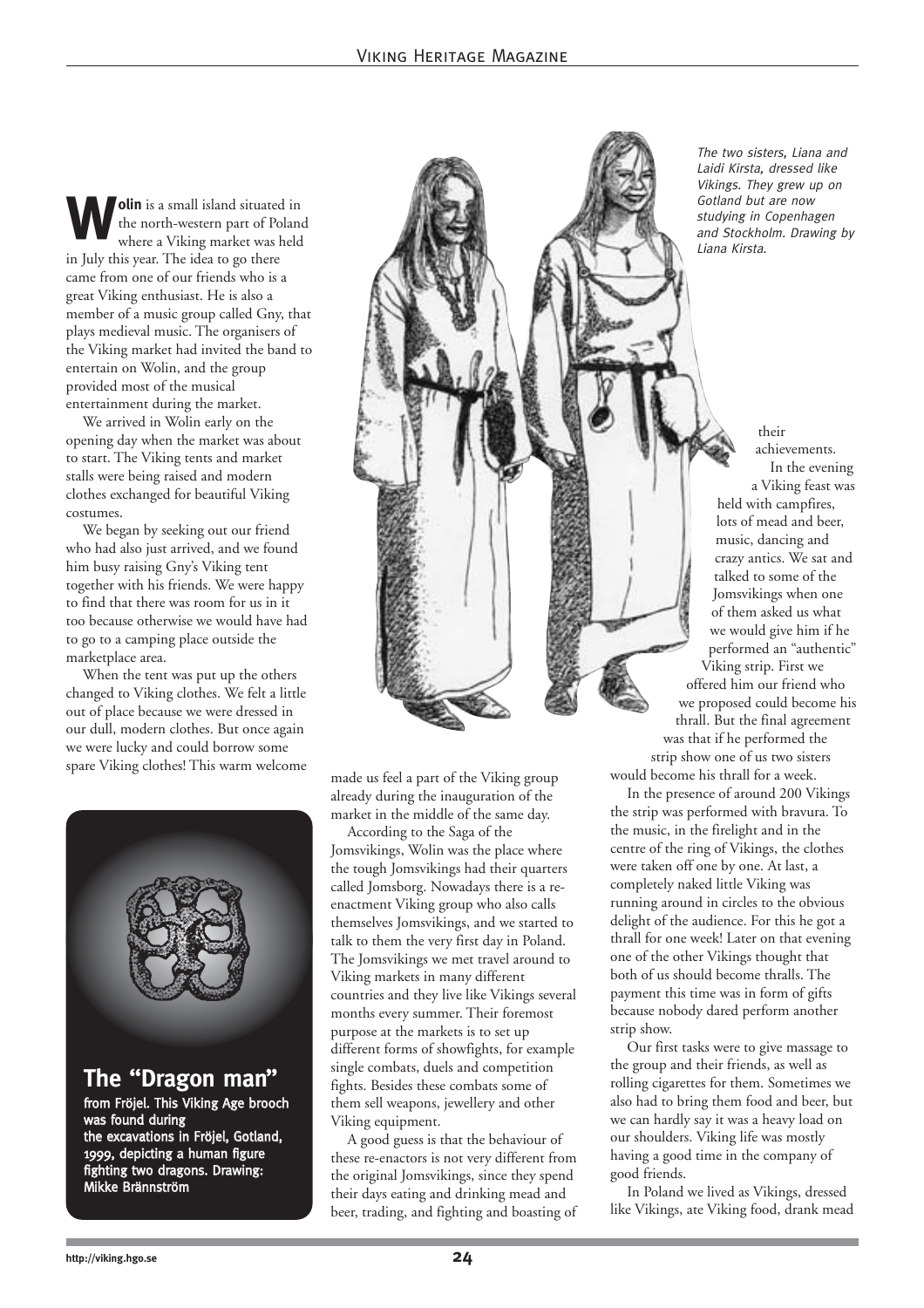### **When the summer sun is shining the love of adventure is great**

**Two sisters Liana and Laidi Kirsta have visited two Viking Markets this summer**

and besides that, also had the fascinating experience of sailing in a Viking ship! The speedy Viking ships were a very central part of the Viking culture, and being able to go sailing in one of the proud dragon ships was, of course, one of the highlights of this market.

A big surprise for us was that the market attracted quite a few people who wore Thor's hammers, had shaved heads as well as being dressed in black clothes and boots. These people seemed to be impressed by the re-enactors but, at the same time, were looking for trouble. A

couple of years ago some re-enactors (Vikings) were attacked and even stabbed with knives in Wolin. Therefore the market was very well-guarded this year, both by guards at the entrances and by helicopters watching the area from above in the evenings. The fact that neo-nazis are using Vikings as models says something about their ignorance and how misinformed they are about the Viking culture and way of life.

#### **Normandy**

In the10th century Vikings took control

#### **Viking blood in the Orkney Islands**

In an earlier issue of Viking Heritage Magazine (1/01) you could read an article by Michael Cunningham, concerning genetic research for Vikings in Britain. The subsequent text relates to this article and accounts for the first results of the study made by geneticists at the University College, London.

After having studied the genetic roots of the population of Orkney, the main author of the study, David Goldstein, found a strong Scandinavian genetic influence among the 71 islanders that were examined. The purpose of the study was to chart the extent to which the Norsemen interbred with the islands' indigenous population after the ninth century Viking invasion of the Celtic Orkney. To uncover Y chromosome heritage, examinations were made on samples from male islanders along with samples from control groups in Ireland, Wales, Norway and the Netherlands.

The study also revealed a significant similarity in the gene patterns passed down the male line as the scientists examined the Celtic credentials of Orkney's males against the Welsh and Irish control groups. It seems as though the populations on the so-called "Celtic fringe" of the British Isles shared Y chromosome characteristics that pre-dated the fifth century Saxon invasion of the Islands. The fact that the geneticists, when comparing the Irish and Welsh samples with those of Basques, discovered that the Basque, Irish and Welsh make up "a Y chromosome community with members more closely related than they are to the European populations", verifies the preceding theory.

When it comes to the women, the X chromosome, the study shows that there is genetic similarity between the British Isles and the rest of Northern Europe. Women enhanced the genetic diversity of the Isles, starting approximately 8,000 years ago.

The genetic research for Vikings in Britain will continue to focus on areas that can be linked historically to specific population groups, among them Jorvik (York). From abcNews.com June 2001

over a small area in Normandy in the north-western part of France. Using this area as a base, other neighbouring areas were conquered. Thus Normandy became a relatively rich and important centre. Normandy was the Jomvikings' next destination and since the thrall contract was valid for seven days, and we were happy being Vikings, we joined the group.

The Viking market in Normandy was very different from the one in Poland. This was the first year this market had been held and it was not so well organised. There were only a few Vikings and not so many visitors. The market was situated close to the sea, far away from everything, and we felt rather isolated from the rest of the world. This was not so good for the market's participants who depend on their sales, but still this was not a completely negative experience since the Viking mood became more intense and alive.

Our tasks expanded to some cooking and a couple of times we were allowed to take part (passively) in their shows. The organisers in Normandy had not hired any music groups, but instead we could admire reckless performances of two clever fire-eaters.

This tour to the Viking markets increased our knowledge about the Vikings a lot, as most of the re-enactors we talked to knew a lot about the Viking Age, the old sagas and the finds from that time. We got the impression that most people in the markets tried to imitate Vikings as authentically as possible, both in appearance and behaviour. Participating in Viking markets is therefore not only great fun but also an informative experience.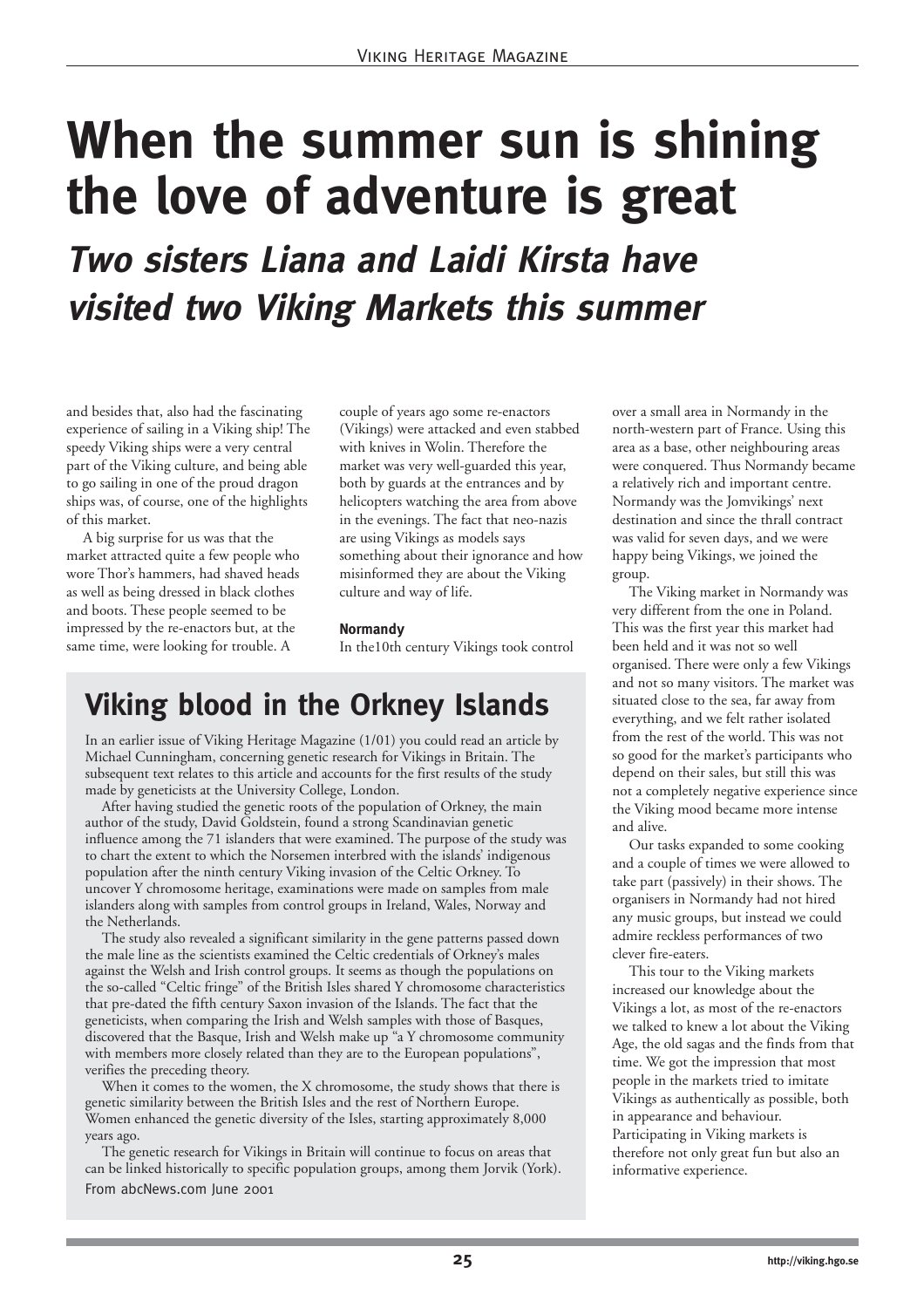### **"European Vikings" Avaldsnes Viking Farm, Karmøy,**

The people involved with the running and use of the Viking Farm at Avaldsnes are keen to develop wider cooperation and links between themselves and other such sites in Europe. The EU operates several funding schemes that can be used to enable such links and we would like to propose two programmes that we wish to develop.

#### **Viking History – teaching it the "Viking" way**

This proposal would be operated as an EU Socrates Comenius 2.1 project, which encourages the development of teacher training programmes. We suggest that the project run from September 2002 to August 2004, over two academic years. Four partner groups are needed, each from a different European country and with experience in working in an educational centre that teaches or interprets Viking history to schools and to the public.

The first year would involve a series of planning

Children at Avaldsnes.



Children learning how to construct the fencing round the Viking farm at Avaldsnes. This fencing is done in an old traditional way from this part of Norway. Photo: Marit Synnøve Vea

meetings between the partner groups in order to develop a course that would then be offered to people throughout Europe during the second year. The partner groups in the first planning year would look at their key principles, concepts, methods they use, their experiences, aims and the achievements that have been developed in order to create a course based on their best practices. The course run in the second year would be offered to teachers, museum education officers, personnel working at historic sites etc. The aims would be encourage the teaching of Viking history in a practical and innovative way and to show how to interpret historical sites or collections or re-constructions or history visitor centres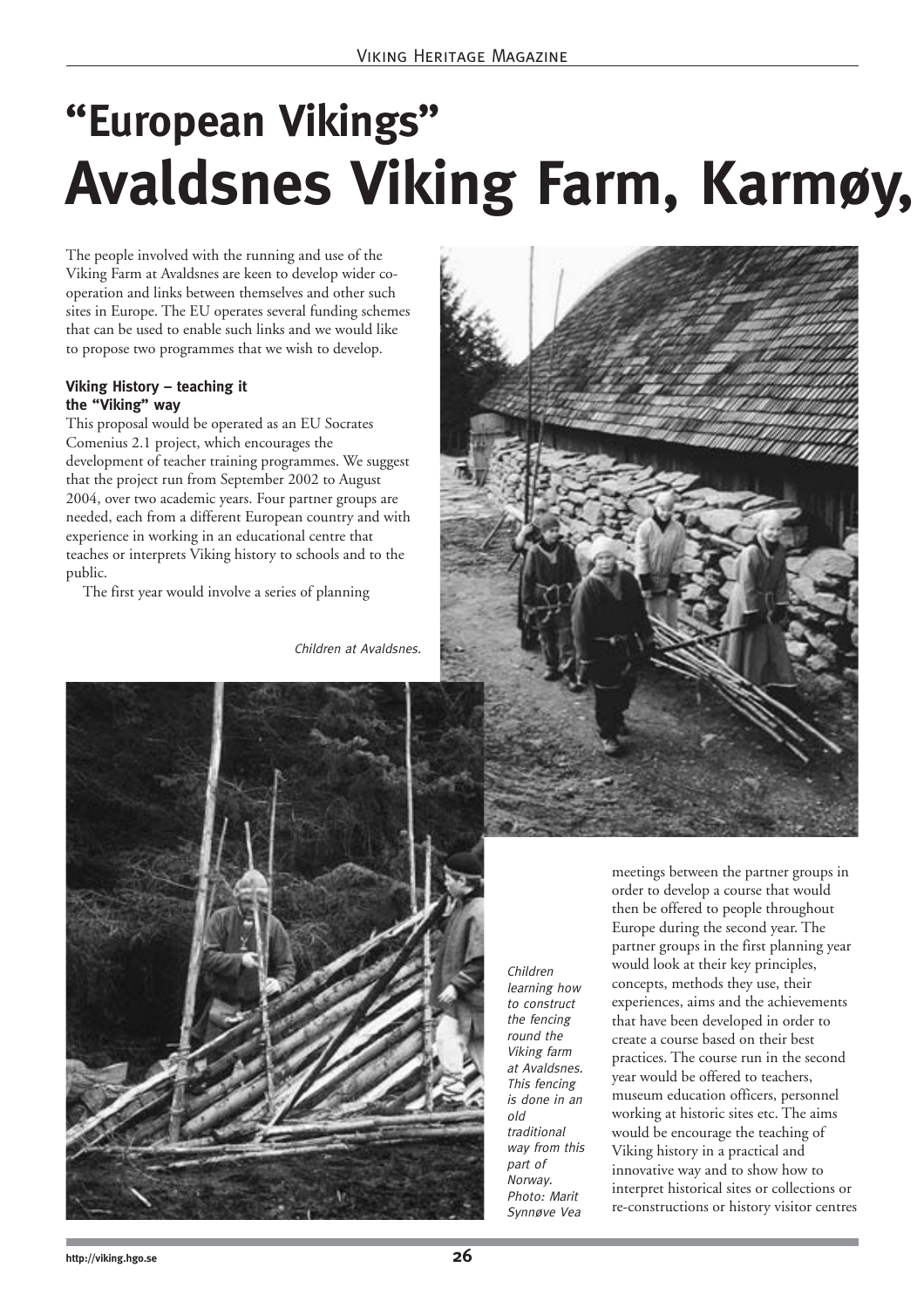## **Norway**

in the best way for children and the public in general.

#### **Viking Youth Programme**

This would be organised by the Karmøy Vikingclub and would apply for funding from the EU Youth Programme. Many Viking clubs and re-enactment groups have members within the 15 to 25-year age groups and we would like to create a week long programme bringing together youth groups from different countries with a common interest in Viking history. We suggest that we offer a week in early July 2002 to meet together here in Karmøy.

Anyone interested in either of these programmes or wishing further details should contact: Paul Mercer Pedagogisk senter Rådhuset 4250 Kopervik Norway Tel: #47 52857500 Fax: #47 52857360 Email: paulm@karmoyped.no

Viking girl at Avaldsnes



### *Heritage* **News**

### **Genetic search for the origin of the Icelanders**

Recent studies of mitochondrial DNA suggest that as much as 60% of Iceland's original female population had a British origin. Research based on Y chromosome implies that 80% of the early male settlers were of Scandinavian origin.

Also old traditions, such as the medieval Icelandic codex – The book of Settlement, tells that many of Iceland's first female settlers came from the British Isles. Presumably many of the Scandinavian men first settled in Northern Britain and Ireland where they found Gaelic and British partners. When they moved on to Iceland the whole family migrated. But some of the North Atlantic islands also had small indigenous Gaelic populations when the Scandinavians arrived.

Through similar genetic studies it can also be determined that Scandinavian women were ancestors of some modern British Islanders, e.g. the Orkney Islands 35%, the Western Isles 12%, and on the Isle of Skye 12% of the population had Scandinavian genetic origin.

Mitochondrial DNA is only inherited through the egg and gives us the maternal lineage enabling us to trace the origin of our female ancestors.

From Daily inScight, 2001-03-16 www.academicpress.com/inscight

### **Reconstruction of a Viking-age Landscape in South Sweden**

One of Scandinavia's largest reconstructions of a Viking-age landscape is about to take place in Löddeköpinge, in southern Sweden. In charge of this interesting project called *The Viking Times*, is the Viking Foundation association, a non-profit, non-political and non-religious organisation. The main purpose of the project is to spread empirical knowledge of how Scandinavians lived 1000 years ago.

The vision is to construct a main building in modern architecture that will function as a sluice between the present and the Viking Age. In the main building the visitor will be able to follow the production of Viking-age handicraft in a large glassed-in area. Furthermore the building will contain a large exhibition

hall, shops, restaurant and a café.

After having passed through the modern building, a 30-hectare Vikingage landscape will be revealed to the visitor. In an environment of meadows, watercourses, crops and cattle the Viking-age people's living, agriculture, handicraft, religion and pleasures will be exposed.

Löddeköpinge's first Christian church was situated close to the area where the landscape will be reconstructed. Archaeological excavations have shown that the church was a stave church, about 25 metres long. The aim is to start reconstructing the church in the spring of next year.

From Arkeologiska nyheter & fakta – Internet Malmö 2001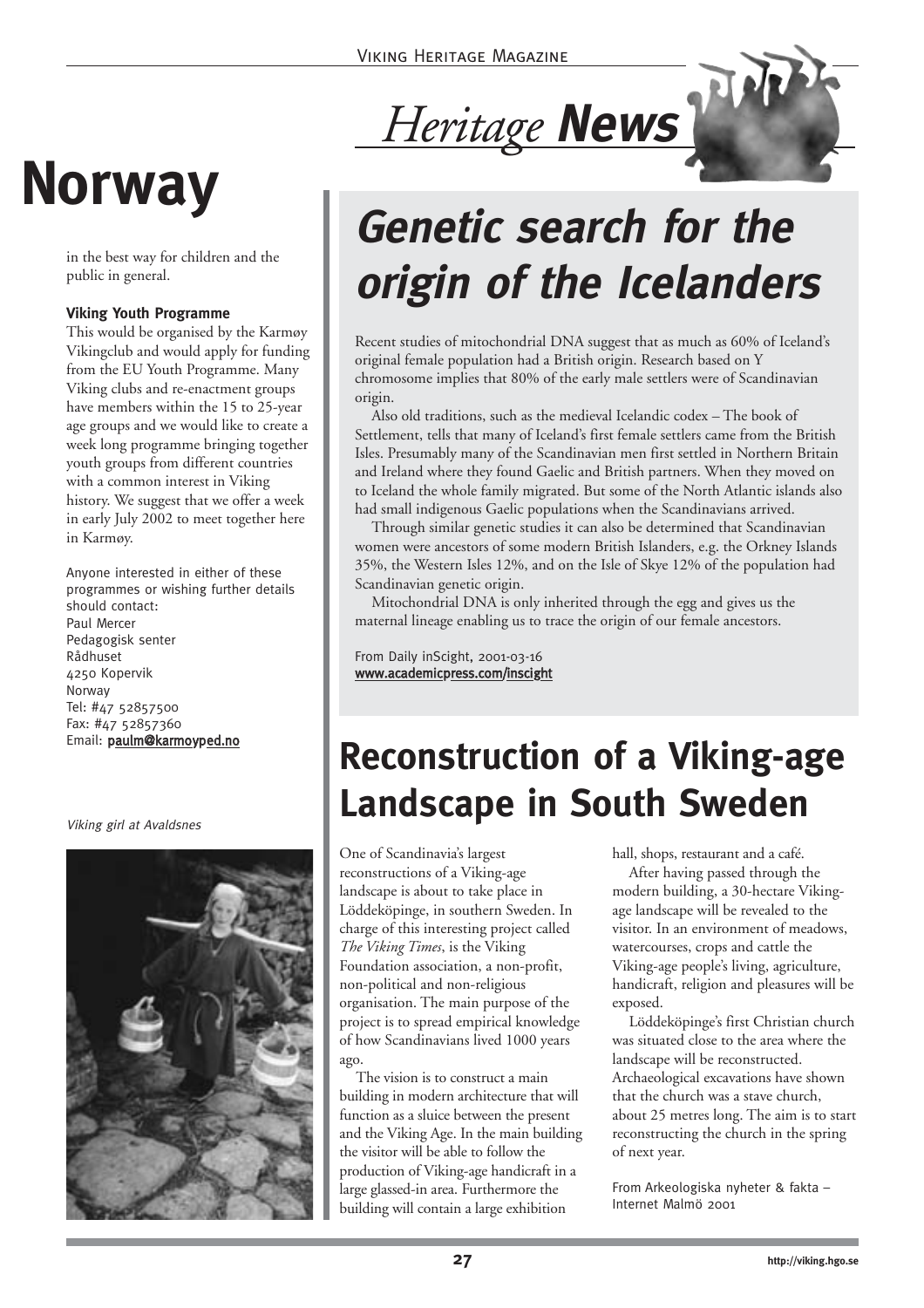*Heritage* **News**

### **Children's drawings and Viking Plym in museum**

When the new magnificent exhibition was opened at the Museum of National Antiquities in Stockholm on June 16, 2001 some colourful drawings and photos were to be found in a nearby room (together with the Birka model). The drawings were ships or rune stones and a result of a drawing competition in all the schools in Täby, a town close to Stockholm. The winners came onboard and sailed with us in sunshine and strong winds.

(We hid ourselves so that only the children are seen onboard).

Since this museum has no ship on display we think this was a good chance to show the most important Viking symbol in this form. We are proud that our ship can be seen at this main museum for Viking history and the children helped us to get there.



The ship Viking Plym in good wind.

Carl Bråvalla (Norberg) Chief Täby Vikinga Skeppslag



#### The winning ship drawing.

#### Untouched 8<sup>th</sup> **century Viking grave found in Egersund, Norway**

What started as a quick clearance for a property development turned out to be a major Viking find in Årstad, south Egersund. What appeared to be a small heap of stones was in fact an untouched 8<sup>th</sup> century Viking grave.

The grave is just over two meters (6.5 feet) long and shows no sign of a funeral pyre. It includes an intact collection of weapons and burial objects such as a sickle, two scythes, a glass pearl and iron nails and rivets. A bronze buckle and several types of textiles complete the impressive discovery. Experts believe that there is a man buried in the grave but they are waiting for the DNA analysis of bone fragments to reveal more about the discovery.

From Aftenposten Interactive, 2001-08-01

#### **New Gotland now in New Zealand**

A group of re-enactors in New Zealand has created a new history group called New Gotland. They want to place themselves in the years between 850–1050 AD and maybe refine that time period within a 50–100 year period.

The main aims of the group are to create a village for educational purposes and "educate the masses that the Norse weren't like the Hollywood creations and did not wear horns on the helmets". They want to break the trend of combat groups in New Zealand and develop a new group of 40% combat and 60% living history. The future village is also to be used for national gatherings of re-enactors.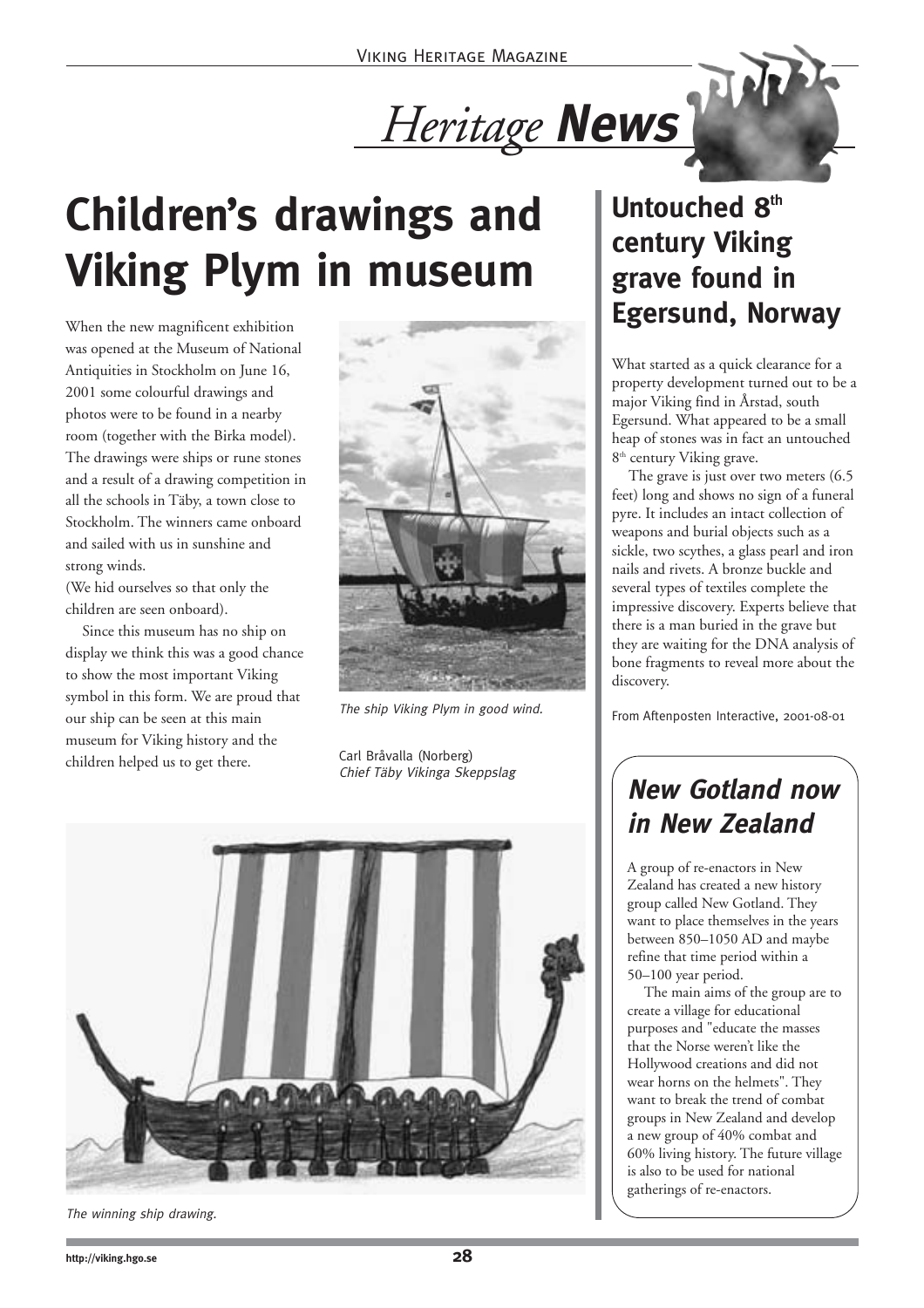### *Heritage* **News**

#### **Was the Norse God Odin a Russian Cossack? Thor Heyerdahl searches the origin of the Æsir gods and the Vikings**

Is it possible that a historical truth exists behind one of the Icelander Snorre Sturlason's sagas from the 13<sup>th</sup> century? In one of his texts Sturlason states that Odin (God of war and wisdom) and other Norse gods known as the Æesir were originally defied humans that came from the East (Asia).

This summer the world-famous Norwegian explorer and scholar, Thor Heyerdahl, has been leading an archaeological excavation and a research project in southern Russia trying to locate the origins of the Vikings. Heyerdahl is mostly known for his boat and raft reconstructions and ocean expeditions with the vessels Kon-Tiki, Ra, Ra II and Tigris.

The excavation was conducted at the ancient city of Tanais, where the river Don meets the Sea of Azov, northeast of the Crimean peninsula. In ancient times the name Tanais was also used for the river Don. Heyerdahl says that the river in the Icelandic sagas was called the Tana River and maybe that is proof that the name has Germanic rather than Greek roots.

Specialists from Norway, Sweden and Russia have teamed up to excavate a pre-Viking fort at the site. Russian archaeologists have previously found remains of Greek origin at Tanais but they have also reported finds from a culture predating the Greek settlement. These early peoples are believed to have given the Sea of Azov its name. Perhaps there is a connection between the words Azov and Æsir, the latter being the name of one of the two divine families of

Norse gods.

The purpose of Heyerdahl´s new excavations is to establish the validity of his theory that the Vikings originally came from this area in southern Russia. He has suggested that the people populating the area



Odin, God of war. This figurine represents a follower of Odin crowned with animal horns, holding a sword and two spears. Found in Ekhammar in Uppland, Sweden.

around the  $1^{st}$  century BC to the  $3^{rd}$ century AD were the ancestors of the Vikings and perhaps also of the Cossacks, fighting as mercenaries in

the earliest Russian principalities. He further suggests that this people migrated to Scandinavia because the Romans hounded them from southern Russia. There is evidence that the Romans sacked the city of Tanais around 40 BC. The Icelandic saga should then be interpreted as a recollection of these actual historical events.

The model for the God Odin could have been a chieftain who led his people to the Nordic countries in the early centuries AD. It is a well-known fact that the cult of Odin and Æsir gained important in Scandinavia first during the Viking Age or at least not before the Migration period (5<sup>th</sup>-6<sup>th</sup> centuries AD). It was the higher social strata of society in particular that venerated the warlike Æsir gods during the Viking Age. The fertility gods, Njord (Nerthus), Frey and Freya probably predated the Æsir gods and were more important among farmers.

Thor Heyerdahl´s present ideas will most certainly provoke academic discussions as they usually do. Whether plausible or not, it is important to raise the question of how much archaeology can rely on written sources.

Read more about these thrilling excavations in the next issue of the Viking Heritage Magazine.

By Alexander Andreeff//Viking Heritage

Sources: The Times – Giles Whittell & Michael Binyon//BBC – Caroline Wyatt//News24

#### **The well-known Viking exhibition "Vikings, the North Atlantic Saga"**

on display in North America, is presently in the Houston Museum of Natural Science, Houston, Texas until October 14, 2001. The next stop will be at the Natural History Museum of Los Angeles County, California from November 23, 2001 to March 16 2002.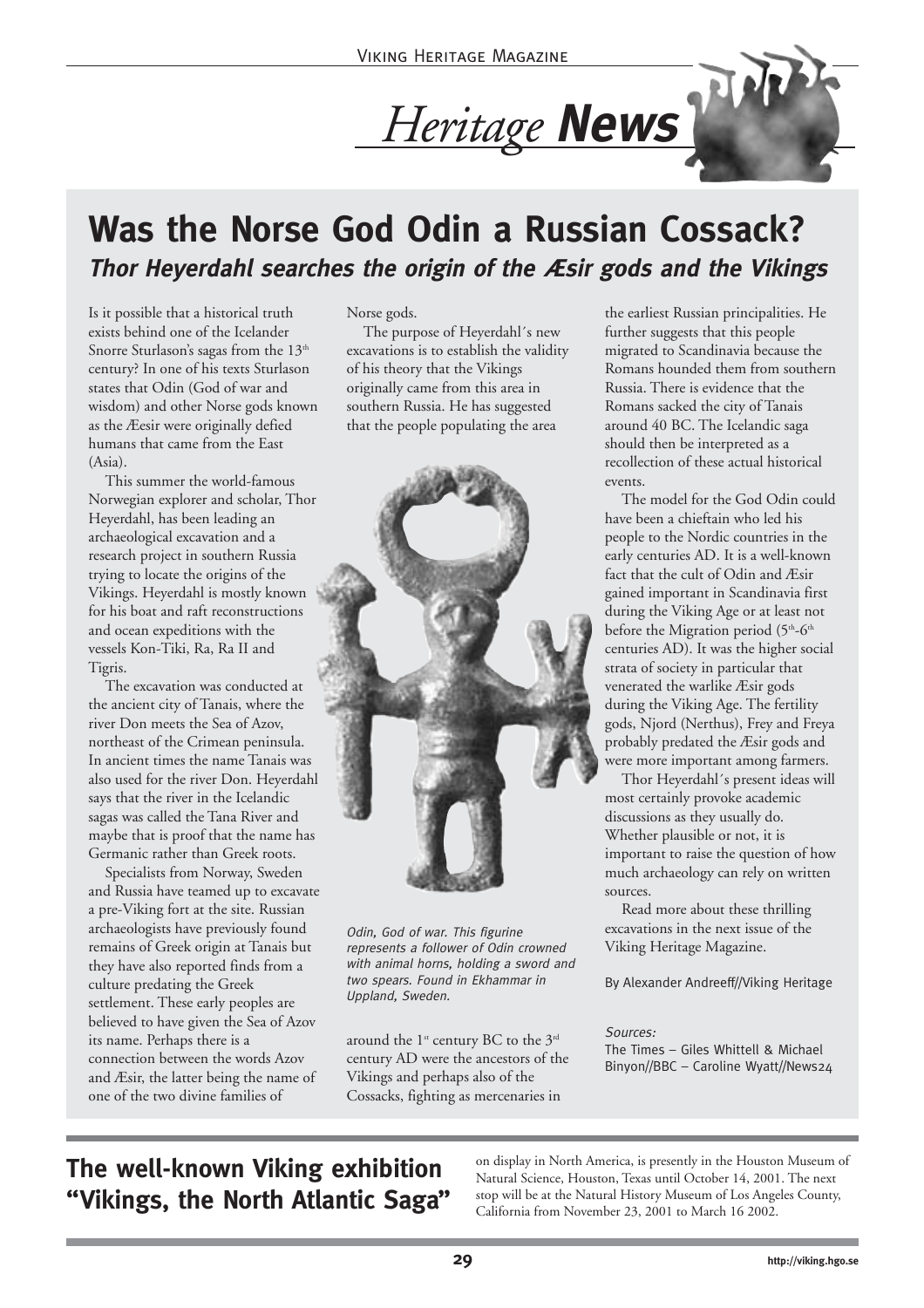### *Viking* **Viewpoints**



**The New Viking exhibition in Stockholm Focusing on the artefact** 

A new exhibition has opened at the historical museum in Stockholm. The exhibition is called "Vikingar". The subject is, as you can see from the name, the Viking Age. It is the biggest exhibition about Vikings ever set up at the museum. It contains about 4000 Viking-Age artefacts in an area of 900 sq.m. The museum houses one of the largest and most unique collections of Viking-Age artefacts in the world. Only the originals are shown in the exhibition.

The exhibition is set up so that it is more abstract and aesthetic than earlier exhibitions. The museum wants it to be the artefacts, and not just assumptions from archaeologists, that tell you the story. For example there are no reconstructions of houses and graves, but there are finds from them in the displays. The thought and future goal with an abstract exhibition like this is to build "the museum without walls", says the exhibition manager. It is meant to give the visitor more opportunity for his/her own ideas and interpretations. In addition, it has an interactive programme that offers both audio and visual display modules. It is the first museum that can offer this interactive programme for visitors. In the future it will offer multilingual texts in English, German and French.

The Viking Age is a period that can be described as one of transition. The exhibition has been set up so that it provides the visitor with a story about these changes. The story centres around three themes: "Power and Supremacy", "The Farm and the City" and "Pagan and Christianity". Under these three categories there are more general topics such as runic stones, picture stones, silver hoards and artefacts illustrating aspects of everyday life, death and inheritance.

The showroom is divided into three quadrants; one large and two small. The exhibition is of modern design. The displays are encased in glass and steel that



Viking Age sword. Photo: The Museum

provide the visitor with a full range of view. Unfortunately, the lighting is somewhat soft and may cause some viewing difficulty. The tasteful, very modern style of setting up an exhibition is attractive but can sometimes take the artefacts a long way from the observer.

Sometimes the focus on the artefacts makes it difficult to get a clear understanding about the ordinary human aspects of Viking-Age society. Some discussion may still be necessary as to where the first area of a unified Sweden originates. Some researchers suggest that it might be in a different part of Sweden. It would be interesting if the exhibition pointed out this possibility. This would truly allow the visitor more freedom of interpretation. Otherwise, I found the exhibition to be both informative and of interest and recommend it to both young and old.

#### Tove Eriksson

Archaeologist Fröjel Discovery Programme//Gotland University



**B** ack in the old days when we had to<br>read all those scientific reports,<br>initiated essays on the Viking era, it could be read all those scientific reports, archaeological papers and other quite hard, in spite of all this reading, to try to get a glimpse of what the daily life of that time was like.

With no doubt, intricate population curves, proper artefact analyses etc. gave us a lot of help when we were trying to imagine the ancient weekday, but still, important parts of daily life were difficult to grasp!

But times are a-changing, as we all know.

### **Viking Age sword found in an attic**

of National Antiquities. Sweden. her family home, a farmstead close to the city of Östersund, Sweden, she found an old sword among all rubbish. She took the sword to the County Museum in Östersund, where the antiquaries were overwhelmed at the sight. "It was a great day", says Ove Hemmendorff at the museum.

The sword was made in the Viking Age, making it about one thousand years old. Most likely it was buried in the grave of a wealthy farmer who lived on the farm during the Viking Age. Time marched on and in the 1950s Eva's father, a new young farmer, found the sword when picking stones from a mound in a field. At that time he didn't want anybody to know about his sword finding as he didn't want an archaeological excavation where he was going to start farming. So he put the sword on the attic and it was forgotten until Eva found it.

Now the sword will be sent to the Archaeological Research Laboratory of Stockholm University, where it will be preserved.

From Länstidningen Östersund 2001-09-08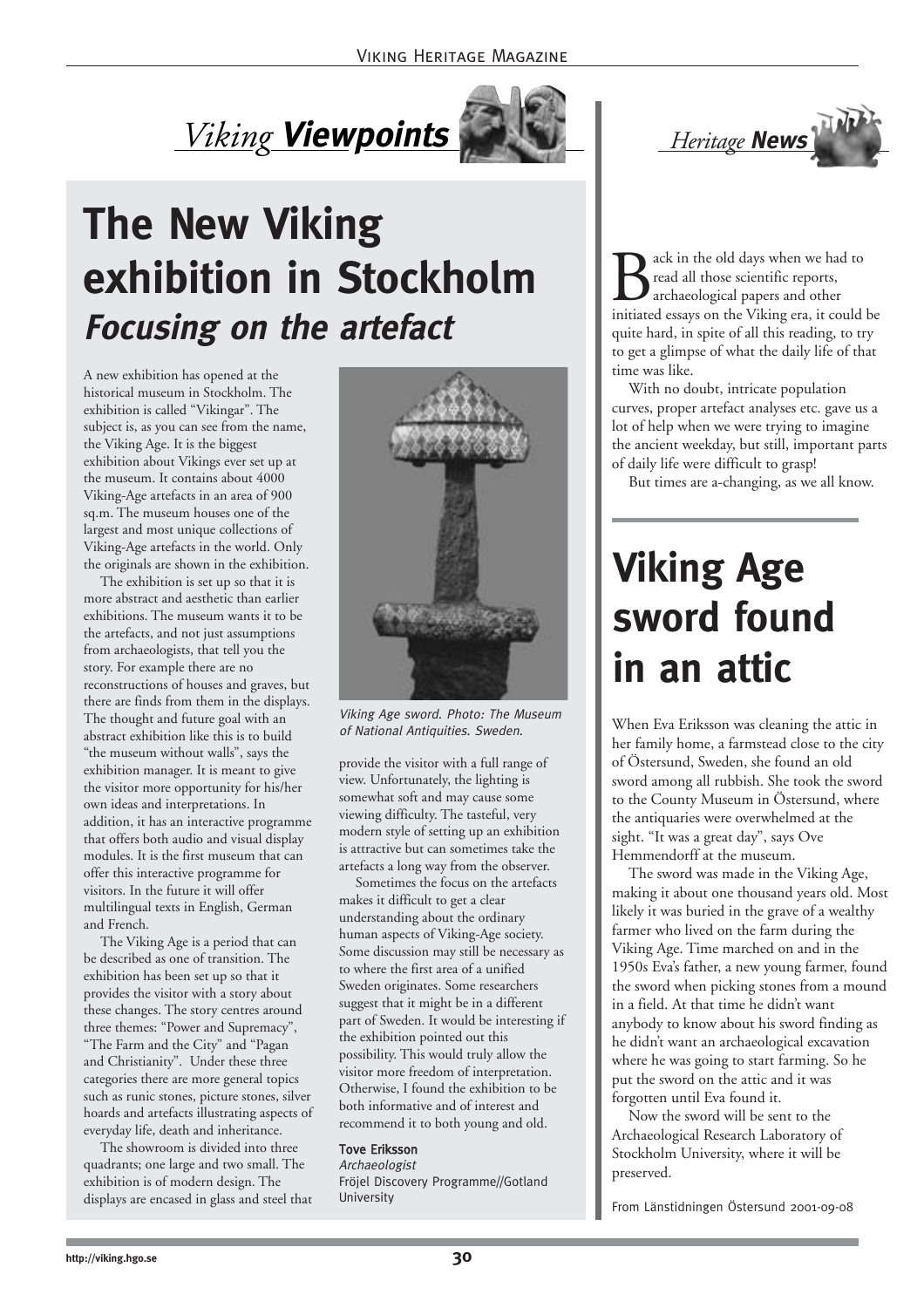### **Experience a day with the Vikings in Fröjel – Now on the Internet!**





Therefore the Viking Age can now come down to you via the Web, nice and handy, with hand-drawn colour scenes, tons of text information and Viking music in full stereo! The Viking Age has never been as obvious as it is right now and it is just one click away!

In **Experience a day with the Vikings in Fröjel**, you can follow the young Viking Anund as he strolls around in Fröjel,

looking for a ship to join….

– This time, says Sverker Holmqvist (the creator), we've striven for a more historically correct and education-packed product and therefore we worked as a team with Mia Göransson and Olle Hoffman at Viking Heritage, under the supervision of Dan Carlsson.

**Experience a day with the Vikings in Fröjel** is the most recent release from



Holmqvist Media, the software developing company partly responsible for the last summer's Vikings-meet-the-Web-Craze, **Meadshock**.

Have a look at the web sites: http://viking.hgo.se/Frojel/scenes/index.html or

http://frojel.hgo.se/scenes/index.html

## **Dear Reader!**

We thank you for choosing Viking Heritage Magazine!

Our intention is to be one of the leading distributors of information about Vikings and the Viking Age. In the future we intend to make Viking Heritage Magazine even richer in content and to finance this aim we need to reach a wider readership.

We would therefore be very thankful if you can help us finding new subscribers!

If you get three or more people to purchase a new

subscription we will send you a very special gift in acknowledgement for your help.

The Dragon of Fröjel is an exquisite bronze brooch found during the excavation of the Viking port of trade in Fröjel on the island of Gotland, Sweden. We have had a limited edition of exact copies of this unique piece of jewellery made up and now you have the chance to be the proud owner of one of them.

> Send us an e-mail or a letter with the names and addresses of the three or more new subscribers and we will send you the Dragon of

Fröjel as soon as we have received their subscription fee.

Viking Heritage Staff